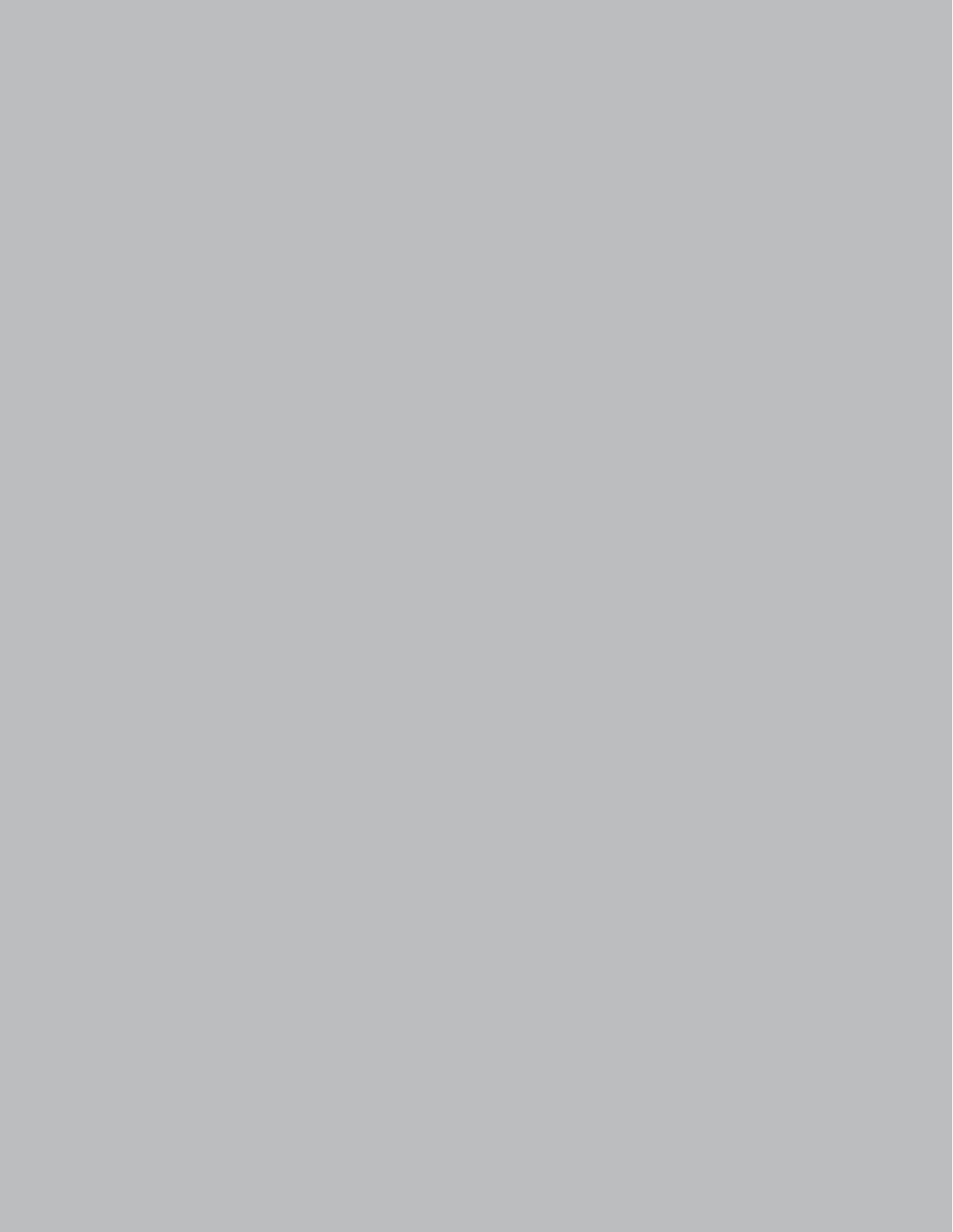#### **C H A P T E R**

1

# **Context for Medicare payment policy**

#### **Chapter summary**

The Medicare program faces powerful upward pressures on health spending that policymakers will find difficult to staunch. Health care spending has been rising much more rapidly than growth in national income for many decades, and all indications suggest that it will continue to do so into the future. Analysts attribute this general trend to the interaction between broad use of new medical technologies and health insurance coverage, which keeps patients from facing the full cost of health care services. The continuation of this trend, combined with the retirement of the baby boomers and Medicare's new prescription drug benefit, will lead the Medicare program to require an unprecedented share of federal financing. Moreover, other federal programs such as Social Security and Medicaid will also require greater resources at the same time that Medicare spending expands. For Medicare's beneficiaries, premiums and cost sharing will require increasing shares of their Social Security benefits. The introduction of the drug benefit is expected to offset some of beneficiaries' spending on drugs, however.

#### **In this chapter**

- Medicare's long-term picture
- The broader U.S. health care system
- The U.S. health care system compared with those of other countries
- Changing Medicare policy within the broader U.S. health care system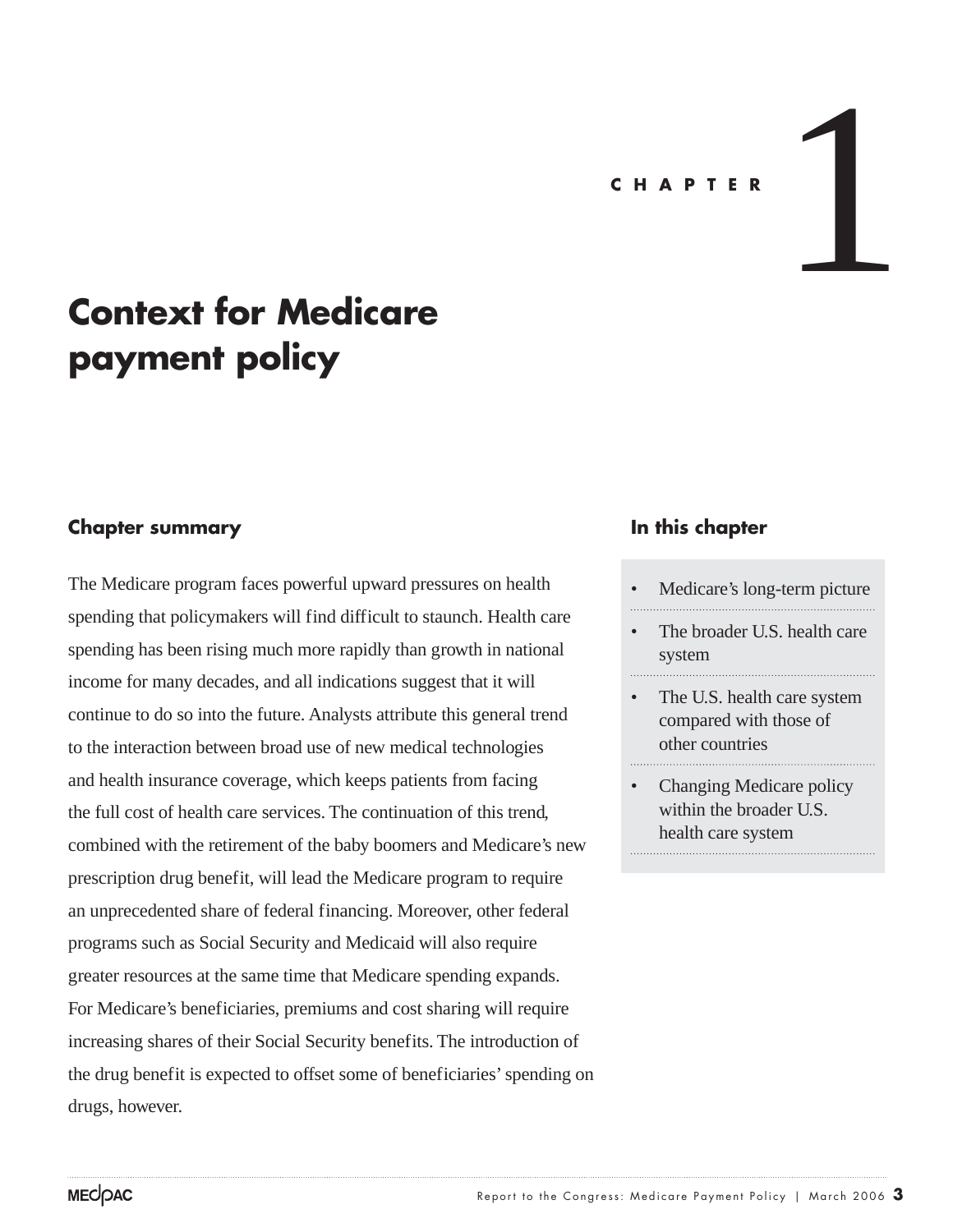Policymakers need to take steps to slow growth in Medicare spending sooner rather than later because taking measures earlier would permit more gradual changes to the program. Strategies to address Medicare's longterm sustainability include constraining payments to health care providers, limiting benefits, increasing the program's financing, and encouraging greater efficiency from health care providers. The last strategy—increasing efficiency—is the most desirable because it would enable the Medicare program to do more with its resources. Evidence suggests that we do not currently use Medicare's considerable resources as wisely as we should. Even if policymakers succeed at moving providers towards greater efficiency, they may still need to make other policy changes to help ensure that the program's financing is sustainable into the future.

Medicare and its beneficiaries are not alone in facing the challenges of rapid growth in health spending—many stakeholders in the U.S. health care system are confronting similar pressures. Medicare relies on providers and health plans that care for the entire population, not just Medicare beneficiaries, and thus broad trends in the health care system affect the environment in which the program operates. In some health care sectors, Medicare can and should take the lead in initiating certain changes. In other situations, Medicare must often work in collaboration with other payers to make lasting changes.  $\blacksquare$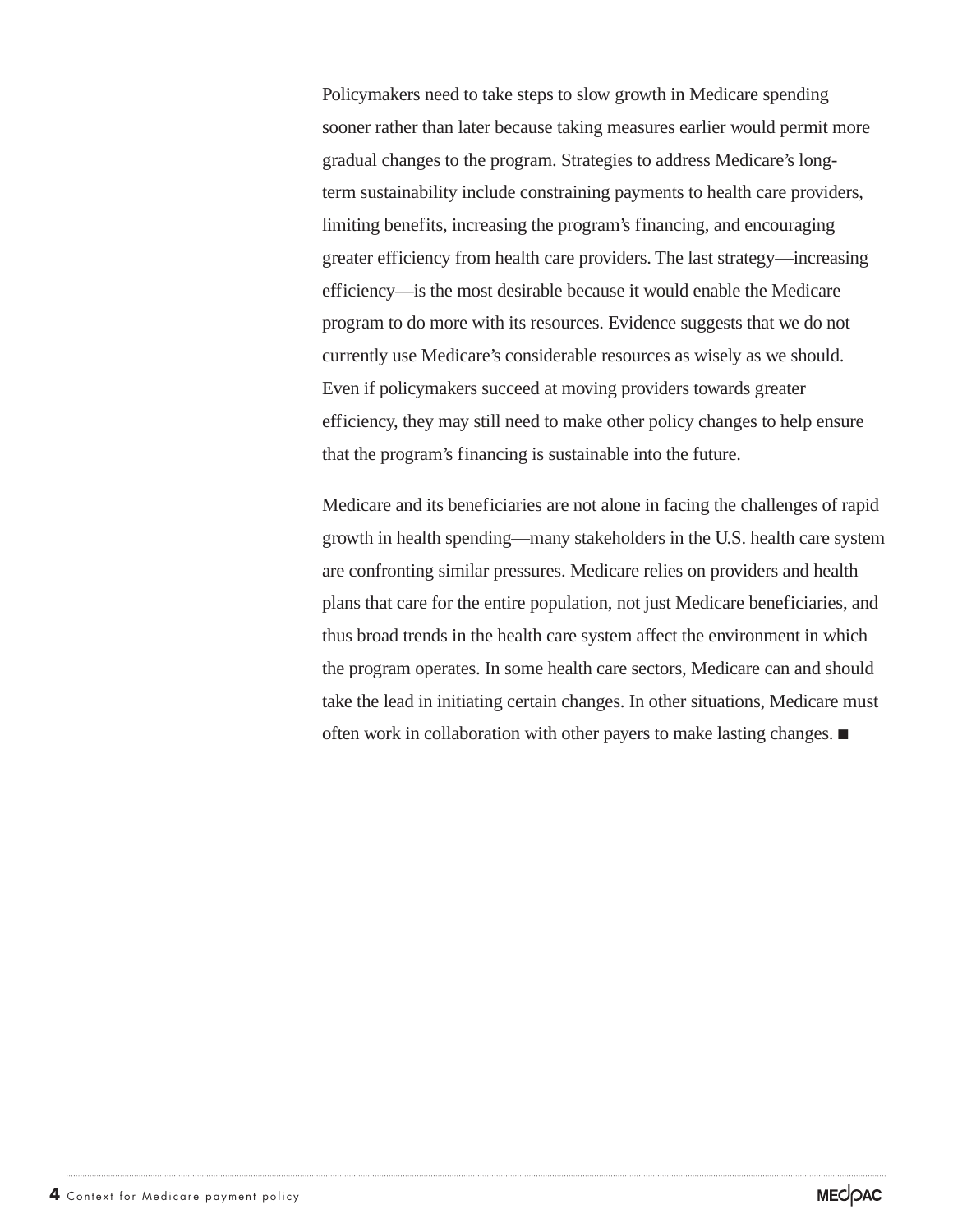In this year's Report to the Congress on Medicare payment policy, the Medicare Payment Advisory Commission (MedPAC) asks policymakers to look to the program's future. Medicare fills a critical role in our society ensuring that the elderly and disabled have good access to medically necessary care. Along with other payers in the U.S. health care system, the program has helped to finance important strides in medical technology. For the sake of its beneficiaries, we must preserve these aspects of the Medicare program. However, we should also use Medicare's considerable resources more wisely. The program rewards increases in the volume and the specialized nature of services, but not necessarily the value of services. Provider practices vary widely by geographic region, often with an inverse relationship between quality and spending. Some stakeholders view the program as one in which all providers are entitled to payment, regardless of the quality, efficiency, or sometimes even the need for their services. Unless these aspects of Medicare change, the burden on beneficiaries and future taxpayers will be more onerous.

The program's financial outlook is a strong impetus for change. As is true for other purchasers of health care services in the United States, Medicare's spending is growing much faster than the U.S. economy overall. Analysts often attribute this general trend to the interaction between broad use of new medical technologies and health insurance coverage. In addition, CMS began Medicare's new outpatient prescription drug program, Part D, in January 2006. This program adds an important benefit to the Medicare package but greatly expands the program's need for resources. The leading edge of the baby boomers will become Medicare beneficiaries beginning in 2010, which will also accelerate Medicare spending. Taken together, these factors will lead Medicare to require an unprecedented share of our national income.

Moreover, because of the retirement of the baby boom generation, other federal programs such as Social Security and Medicaid will also require greater resources at the same time that Medicare spending expands. Some analysts point out that growth in our nation's economy has historically been large enough to finance expansion of both health and nonhealth spending (Chernew et al. 2003). Future growth in the economy may be able to support Medicare's financing needs, particularly if policymakers take steps to slow growth in health care spending or to reallocate federal revenues towards health programs. Other analysts disagree, saying long-term economic growth alone will not be sufficient to bring the country's fiscal

position into balance. According to this point of view, fiscal stability will likely require a sizable slowdown in the growth rate of health spending and may also require a substantial increase in taxes as a share of our nation's economy (CBO 2005b).

Because the projected shortfall in Medicare's financing is so large, policymakers will need to use a variety of policy approaches. The best strategy is to make changes that would lead to efficient payments so that Medicare would pay no more than what is required to obtain quality services and good access to care for beneficiaries. However, Medicare relies on providers and health plans that care for the entire population, not just Medicare beneficiaries, and broad trends in the health care system affect the environment in which the program operates. Such trends include methods of paying providers, prevailing rates of reimbursement, expectations among individuals about what their health benefits cover, and the degree to which other payers reward or deter more efficient delivery of care and higher quality services. Medicare can and should take the lead in initiating changes. To be fully effective, however, Medicare must begin collaborating with other payers in creating incentives for providers to improve their efficiency.

The rest of this chapter outlines Medicare's long-term financial situation, describes the broader U.S. health care system, and compares the U.S. health care system with the systems in other countries. The chapter also discusses general approaches to help put Medicare on a more financially sustainable path.

## **Medicare's long-term picture**

For many years, the Medicare trustees, MedPAC, and numerous other organizations have been pointing to a large projected mismatch between the Medicare program's future levels of revenues and expenditures. Some analysts believe that reductions in the share of spending devoted to other federal programs cannot plausibly cover the program's projected shortfall (Aaron and Meyer 2005). Rapidly growing health costs also mean that Medicare beneficiaries will see increases in premiums and cost sharing that will require an increasing share of their Social Security checks and other sources of income.<sup>1</sup>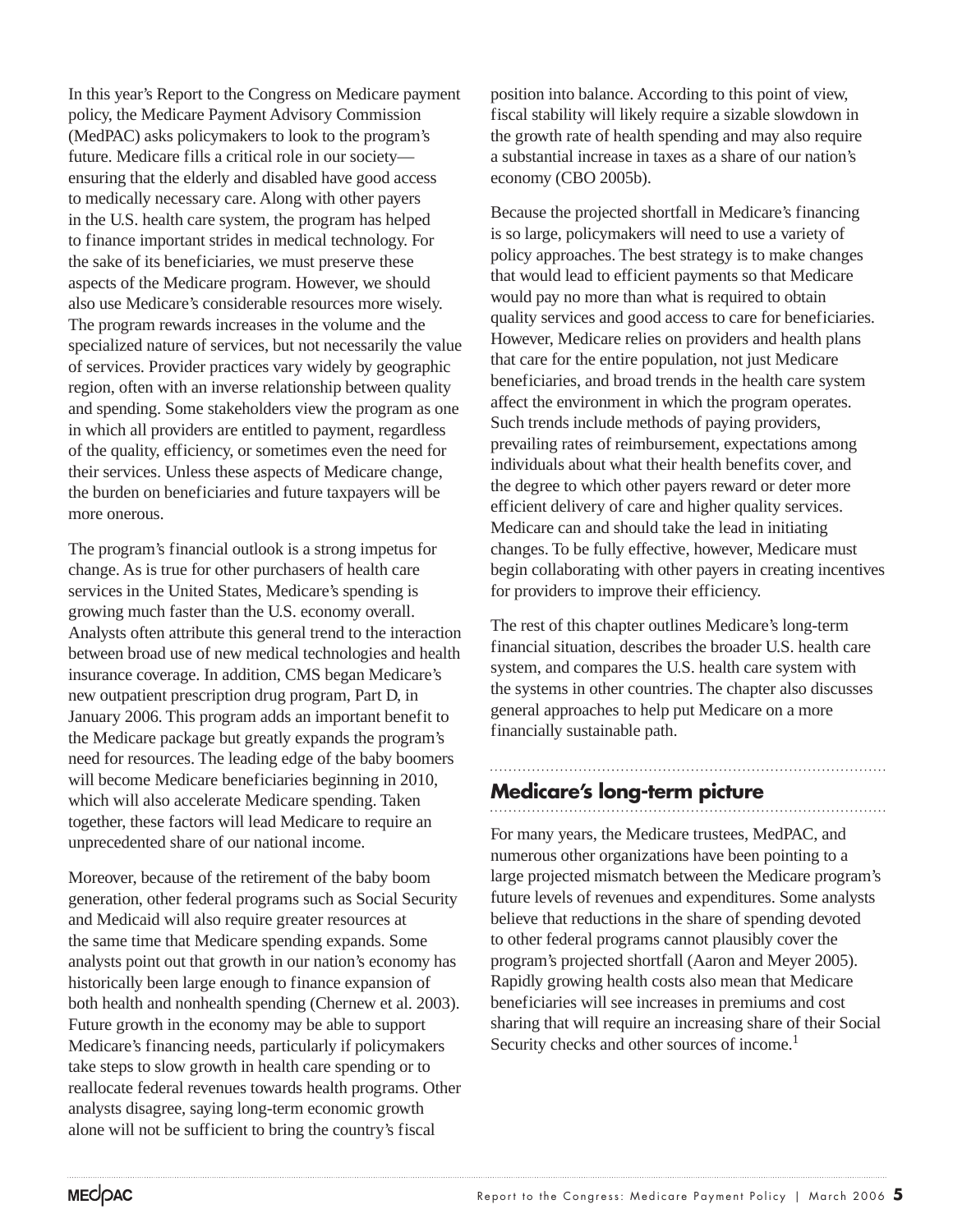#### **Projections of Medicare's long-term financing needs**

Under an intermediate set of assumptions, the Medicare trustees project that program spending will grow rapidly (Figure 1-1). Although federal program spending for Medicare currently makes up less than 3 percent of gross domestic product (GDP), spending is projected to grow to about 8 percent by 2036 and nearly 14 percent by 2078. Putting 14 percent in perspective, that amount is comparable to the current percentage of GDP spent on food, clothing, and fuel oil.

Even though these projections may seem high, some analysts consider them optimistic because they are based on the assumption that health care spending per person will grow only 1 percentage point faster than growth in GDP per person (see text box). Historically, health

spending has risen over 2 percentage points more than growth in per capita GDP. In addition, the trustees describe their own near-term projections of payments for Part B services as "unrealistically constrained due to multiple years of physician fee reductions that would occur under current law" (Boards of Trustees 2005). This statement alludes to the fact that under the sustainable growth rate (SGR) system, physician updates would be cut by 4 percent to 5 percent annually for 6 consecutive years, beginning in 2006. Under the Deficit Reduction Act of 2005, the physician payment rate for 2006 was kept at its 2005 level—in other words, the cut scheduled to take place under the SGR was not included and thus Medicare payments to physicians will be higher than previously anticipated.



Note: GDP (gross domestic product), HI (Hospital Insurance). These projections are based on the trustees' intermediate set of assumptions. Tax on benefits refers to a portion of income taxes that higher-income individuals pay on Social Security benefits that is designated for Medicare. State transfers (often called the Part D "clawback") refer to payments called for within the Medicare Prescription Drug, Improvement, and Modernization Act of 2003 from the states to Medicare for assuming primary responsibility for prescription drug spending.

Source: 2005 annual report of the Boards of Trustees of the Medicare trust funds.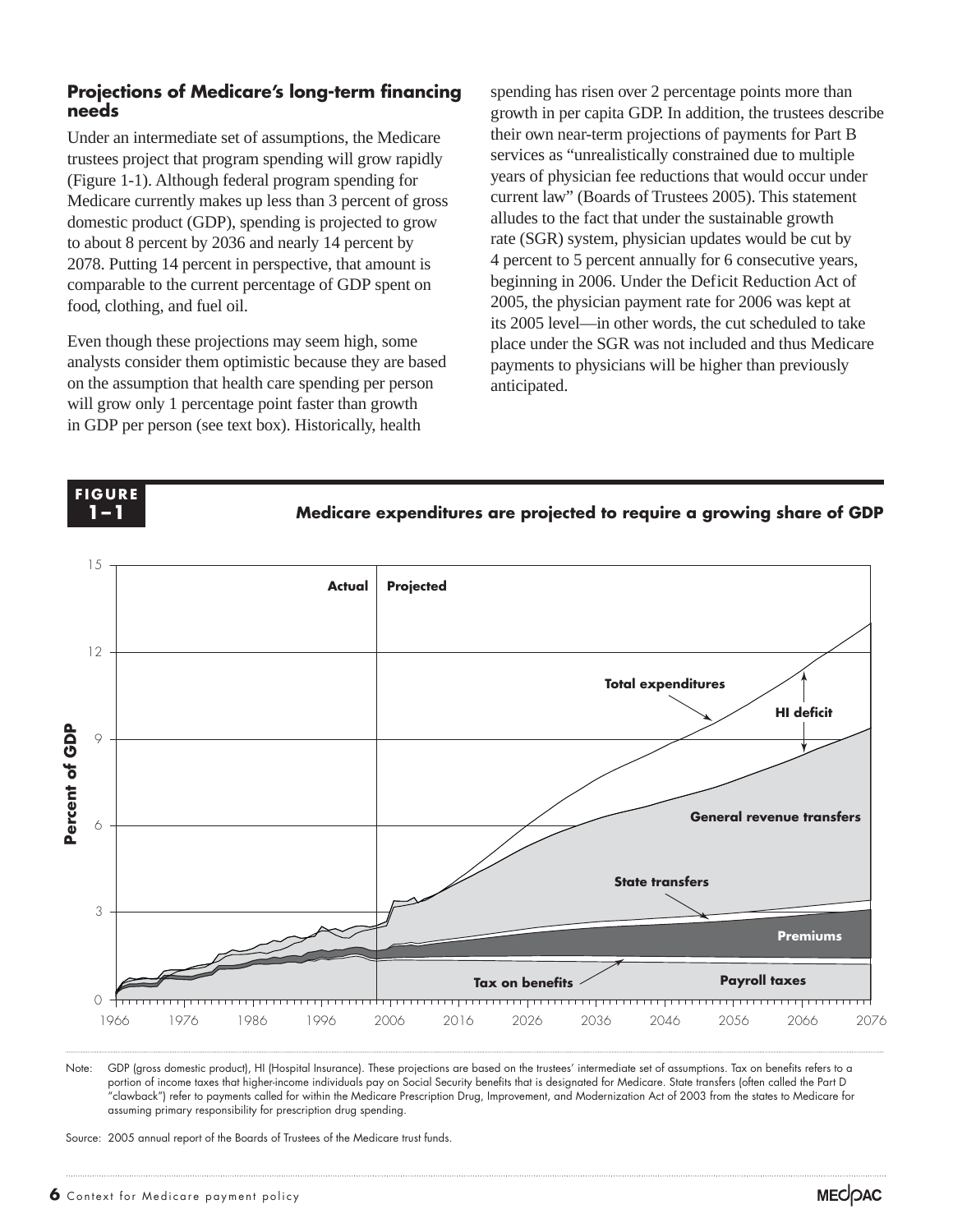# **Projecting growth in Medicare spending**

In making long-term projections of Medicare's come of the most critical assumptions is the growt rate in program spending per person, after adjust for the age and gender mix of the population.<sup>2</sup> Prior n making long-term projections of Medicare's costs, one of the most critical assumptions is the growth rate in program spending per person, after adjusting to their 2001 report, the Medicare trustees assumed that long-range spending would grow at the same rate as gross domestic product (GDP) per person. Growth rates vary depending on the time period over which one calculates them. Nevertheless, on average, real rates of increase in our nation's health expenditures have risen faster than real growth in the economy over the past six decades—even during the 1990s when managed care techniques and expanded use of prospective payment methods slowed spending increases (2004 Technical review panel on the Medicare Trustees Report). In recognition of this, the Medicare trustees began using an assumption that long-range Medicare program spending per person would grow at a rate of GDP plus 1 percentage point, excluding effects resulting from the population's age and gender mix (which they model separately). The trustees continue to use this assumption today.<sup>3</sup>

A higher assumption is more in keeping with experience. Between 1970 and 2003, for example, the inflation-adjusted growth rate in our nation's health spending per person was more than 2 percentage points higher than real GDP growth per person (CBO 2005b). Thus, the GDP plus 1 percentage point assumption in the trustees' intermediate scenario assumes unknown policy changes or other unspecified forces will slow the growth rate in future health spending.

Even an assumption that health care spending will grow 2 percentage points above GDP growth could be too low. One recent study combined projections of the health status of future Medicare cohorts with a look at ten medical technologies that are likely to be adopted widely (Goldman et al. 2005).<sup>4</sup> Widespread use of some of those technologies could boost spending even more rapidly.

The Medicare trustees are tasked with projecting the program's future costs based on how benefits are currently structured—that is, the trustees do not forecast specific policy changes to Medicare benefits or payment rates. Nevertheless, one argument for assuming that Medicare's costs will grow somewhat more slowly than before is that past rates of growth are unsustainable. Projections based on higher assumptions about growth imply that future spending on health care will make up unprecedented shares of our nation's economy. One could argue that our nation will not be willing to devote, say, nearly 40 percent of our national income to health care in 2075, because that would probably crowd out spending for other national priorities.5

How much Medicare spending is sustainable? Individual definitions of sustainability are subjective, but our society's answer depends on how much value our political and budget-setting processes place on the Medicare program relative to other spending priorities. One definition of affordability is an amount of health spending at which the United States would never reduce current levels of nonhealth spending, and would devote 100 percent of future growth in income to greater consumption of health care. Chernew and colleagues believe that under this definition, devoting 1 percentage point above GDP growth of our national income to health care is affordable because nonhealth spending would remain the same as current levels. They estimate that growth of 2 percentage points above GDP growth would lead to declines in nonhealth consumption by the middle of the century (Chernew et al. 2003).

A further question related to Medicare's financing is whether the federal government could feasibly raise the resources needed to fund the program's growth. One researcher argues that devoting ever-increasing shares of GDP to Medicare, Medicaid, and other federal programs will ultimately run into the "historical reluctance of American voters to allocate much more than 18 percent of the GDP to federal spending" (Newhouse 2004). In the future, Medicare beneficiaries may make up a growing share of voters, which could lead to changes from the historical pattern. On the other hand, beneficiaries will become even more dependent upon nonelderly workers for the program's funding and younger generations may not want to foot this bill.  $\blacksquare$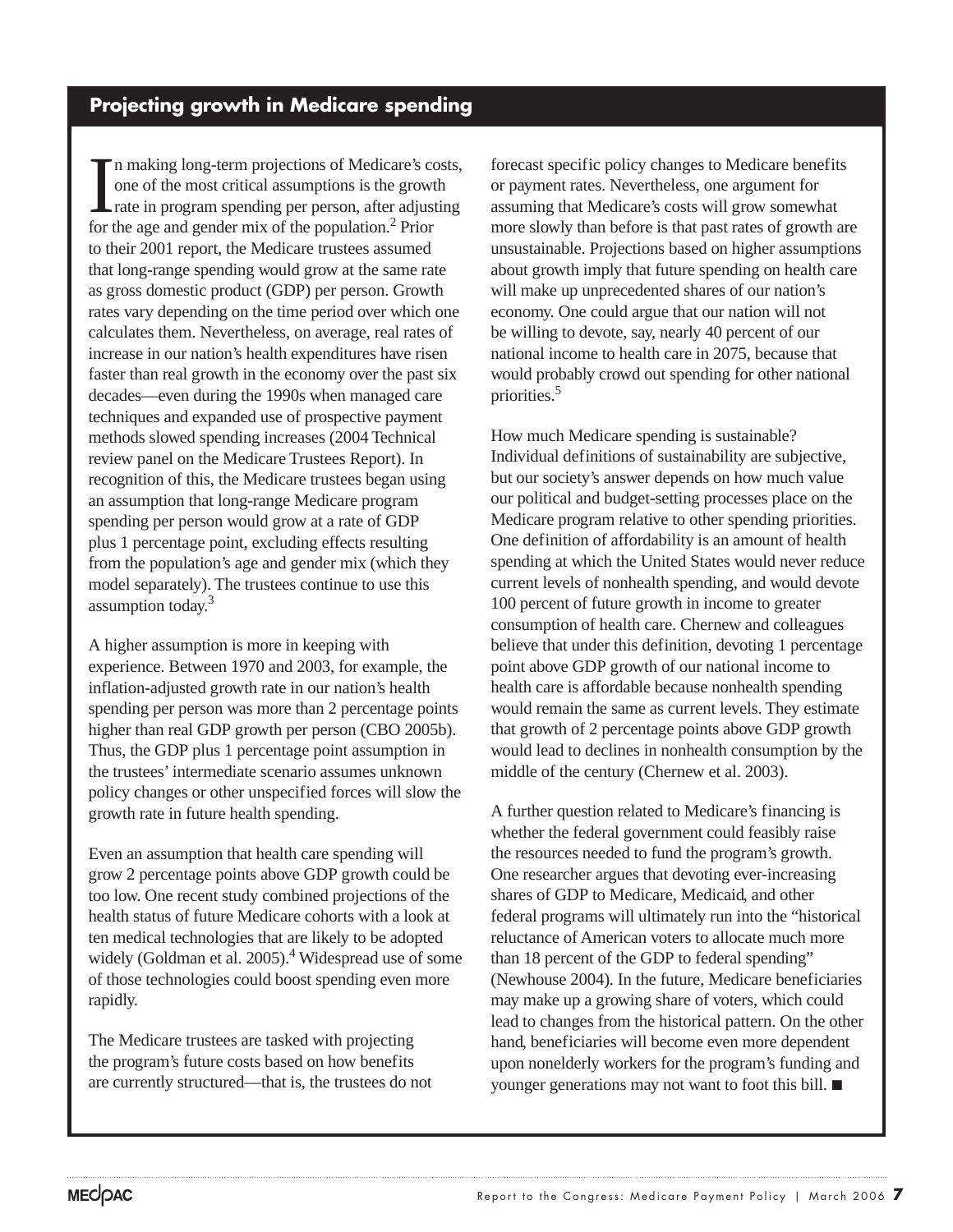To look at Medicare's financial picture, one must understand how Medicare is financed. Currently about 55 percent of Medicare's program spending is for Hospital Insurance (HI), called Part A. Dedicated payroll taxes on current workers finance Part A and are held in the HI trust fund. (This payroll tax rate is 2.9 percent of earned income.) General revenues and beneficiary premiums finance Supplementary Medical Insurance (SMI) services, such as physician visits (Part B) and Medicare's new prescription drug benefit (Part D). (General revenues are federal tax dollars that are not dedicated to a particular use, but are made up of income and other taxes on individuals and corporations.) Currently the SMI program's general revenue financing requires about 10 percent of all personal and corporate income tax revenue.

If Medicare benefits and payment systems remain structured as they are today, over time the program will require major new sources of financing for Part A and a much larger share of general tax revenues for Parts B and D (Boards of Trustees 2005). The trustees project that dedicated payroll taxes will make up a smaller share of Medicare's total revenue and a large deficit between spending for Part A and revenue from dedicated payroll taxes will develop (Figure 1-1, p.  $6$ ).<sup>6</sup> In order to finance the projected deficit through 2080, the trustees estimate that Medicare's payroll tax would need to increase immediately from 2.9 percent of earned income to nearly 6.0 percent. If income taxes remain at their historical average share of the economy, the Medicare trustees estimate that the SMI program's general revenue financing would rise from 10 percent today to 29 percent by 2030 and to more than 50 percent by 2070.

Medicare's problems with long-term financing will become more prominent to policymakers over the next few years because of a warning system established in the Medicare Prescription Drug, Improvement, and Modernization Act of 2003 (MMA). Each year, the Medicare trustees are required to project the share of Medicare outlays that is financed with general revenues in the current and six succeeding fiscal years. Under the warning system, if two consecutive annual reports project that general revenue will fund 45 percent or more of Medicare outlays in any given year, then the President must propose and the Congress must consider legislation to bring Medicare's spending below this threshold. In their 2005 report, the Medicare trustees projected that the program would hit this 45 percent trigger in 2012—just outside the seven-year projection window (Boards of Trustees 2005). Given current trends,

projections could reach 45 percent within the seven-year window in the trustees' 2006 and 2007 annual reports. If so, policymakers will be called upon to consider broad changes to Medicare's benefits and financing in the spring of 2008.7

Addressing Medicare's long-term financing needs could involve a combination of approaches. Several broad strategies include constraining payments to providers, limiting benefits, increasing the program's financing by raising taxes, and improving the efficiency of health care delivery. Given the size of Medicare's long-term financing needs, policymakers will likely have to use many of these options.

Improving the program's long-term financing is difficult because Medicare faces competing challenges, including demands by beneficiaries and providers to expand benefits, cover new medical technologies, and raise payment rates, as well as increasing Medicare enrollment. Nevertheless, the longer policymakers wait to realign Medicare spending and financing, the more drastic the changes will need to be.

#### **Increasing burden on beneficiaries**

Rapid growth in Medicare spending has implications for beneficiaries as well as taxpayers, since both groups finance the program. Although premiums paid by Medicare beneficiaries (primarily for Parts B and D) are projected to make up a steady 12 percent to 13 percent of total program revenue, the dollar amounts of those premiums will require growing shares of beneficiaries' income. Between 2003 and 2006, Medicare beneficiaries have faced average annual increases in the Part B premium of nearly 15 percent, to a 2006 level of \$88.50 per month (or \$1,062 for the year).<sup>8</sup> Meanwhile, monthly Social Security benefits, which averaged just over \$900 per month in 2005, have grown by about 3 percent annually over the same period.<sup>9</sup> Under current hold-harmless policies, Medicare Part B premiums cannot increase by a larger dollar amount than the cost-of-living increase in a beneficiary's Social Security benefit. Recent Part B premium increases have offset about 30 percent to 40 percent of the dollar increase in the average Social Security benefit. Part D premium increases are not subject to a hold-harmless provision.

The overall economic position of the elderly has improved over the past several decades. Still, most Medicare beneficiaries have limited incomes. In 2002, about half of non-institutionalized beneficiaries had incomes of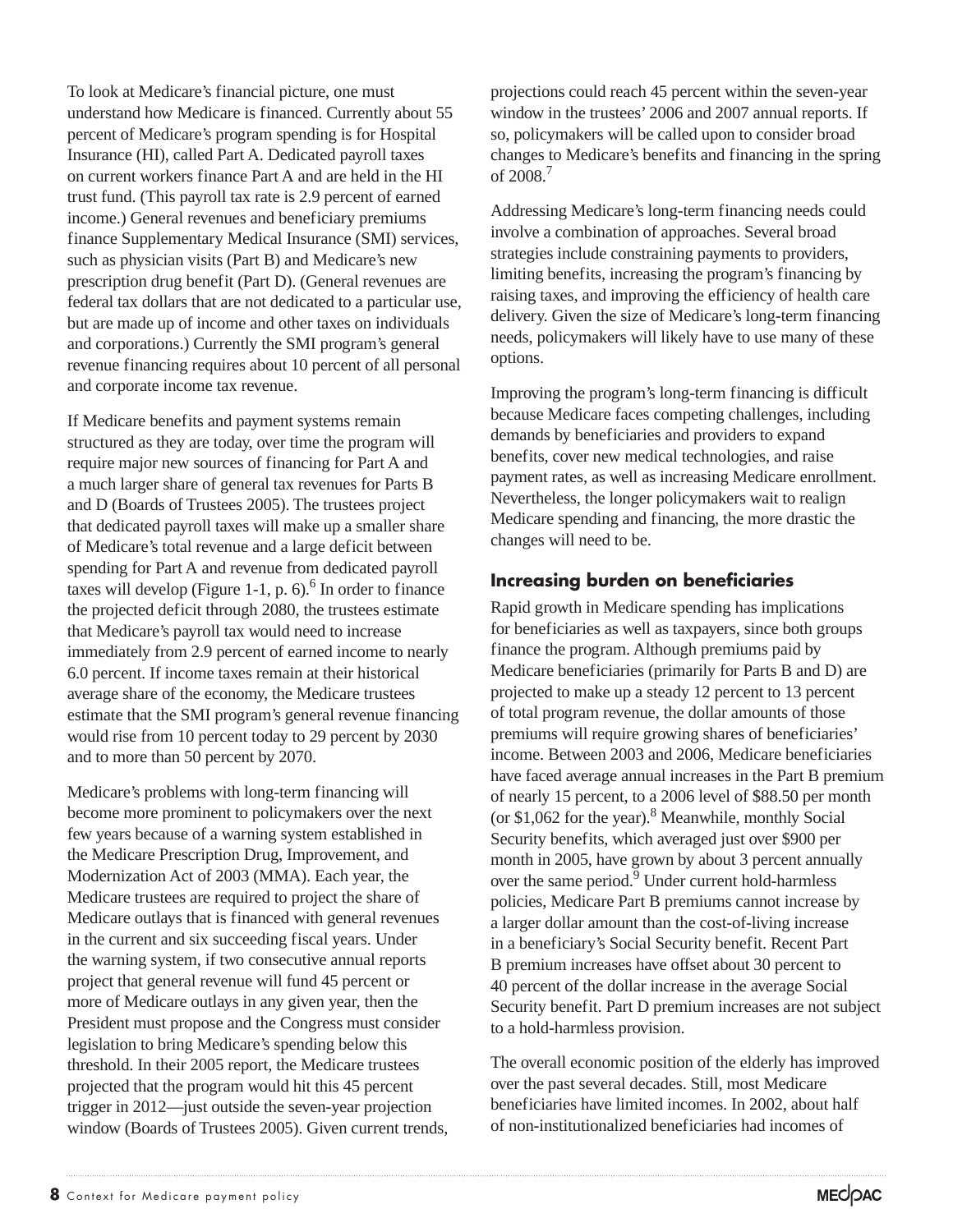around \$20,000 or less (Kaiser Family Foundation 2005). Seventeen percent had incomes less than poverty (defined then as \$8,628 for people living alone and \$10,885 for married couples) and 46 percent had incomes of 200 percent of the poverty level or below (MedPAC 2005a). In 2003, for 60 percent of the elderly, Social Security benefits made up 75 percent or more of their total income (Kaiser Family Foundation 2005).

In the future, beneficiaries could spend less on outpatient prescription drugs: Most who enroll in Medicare's new Part D benefit will see lower out-of-pocket spending. One estimate suggests that in 2006, average out-of-pocket spending on drugs will be 28 percent lower for Part D enrollees, and 83 percent lower for recipients of Part D's low-income subsidies (Mays et al. 2004b). As a specific example, a beneficiary with no prescription drug coverage prior to enrolling in Part D and \$3,000 in annual out-ofpocket drug spending would pay an average of \$1,500 in 2006 for cost sharing plus an additional \$386 in premiums if she enrolled in a standard Part D plan.10 The Medicare program would pay for the remaining \$1,114 of her drug spending. Her savings would be even greater if she qualified for and enrolled in Part D's low-income subsidy program, since the program would cover much of her standard plan's premiums and cost sharing. However, other enrollees could pay higher out-of-pocket spending under Part D—one in four is projected to face increases in 2006 of \$250 or less (Mays et al. 2004b).

Yet even with the expansion of Medicare's benefits to include prescription drugs, growth over time in Medicare premiums and cost sharing will continue to outpace growth in Social Security income. With the introduction of Part D, the average cost of SMI premiums and cost sharing for Parts B and D offsets more than 30 percent of Social Security benefits. SMI premiums and cost sharing will make up a lower percentage—just under 20 percent—for those beneficiaries who do not choose to enroll in Part D. For most Medicare beneficiaries who enroll in Part D, however, 30 percent is likely to be a smaller share of Social Security benefits than what those individuals spent on premiums and cost sharing for Part B and prescription drugs prior to 2006. Nevertheless, this percentage will grow over time because SMI premiums and cost sharing are projected to grow faster than Social Security benefits (Figure 1-2, p. 10).

# **The broader U.S. health care system**

The \$300 billion Medicare program is just one part of an expansive and growing U.S. health care system. That system includes a broad array of private and public purchasers, insurers, providers, manufacturers, and suppliers. Combined expenditures on health care services in the United States totaled nearly \$1.9 trillion in 2004, or 16 percent of our economy (Smith et al. 2006).

#### **Private versus public financing in the U.S. health care system**

Currently, public financing—federal, state, and local programs—makes up about 46 percent of all U.S. health care spending, with private sources providing the rest. The public share will grow to nearly 50 percent by 2014 with Medicare's prescription drug benefit (Heffler et al. 2005). In 2004, employers were the largest source of health insurance, covering about 60 percent of individuals residing in the United States (Fronstin 2005).

The United States uses private health insurance so extensively due to our country's tax policies and economic development. During the World War II era, larger U.S. companies began providing health insurance to offer higher compensation to relatively scarce labor while avoiding wage and price controls. The Internal Revenue Service did not consider such fringe benefits subject to wage controls, and health insurance contributions paid by employers were not considered taxable income (Helms 2005). At the time, the health insurance industry was in its infancy. Since then, the use of employer-sponsored health insurance and the broader market for private insurance have grown substantially. For 2004, the exemption of employer-paid health insurance from payroll and individual income taxes reduced federal revenues by about \$145 billion (CBO 2005a).

Even though nearly half of all U.S. health care spending is funded publicly, we rely on private plans and providers to deliver most of the country's care. Most publicly funded health care spending is through programs like Medicare and Medicaid that reimburse private providers.

#### **Rapid growth in health care spending among all payers**

For each of the past several decades, the United States has spent an expanding share of its resources on health care. In 1960, for example, national health expenditures made up about 5 percent of GDP. That share grew to 16 percent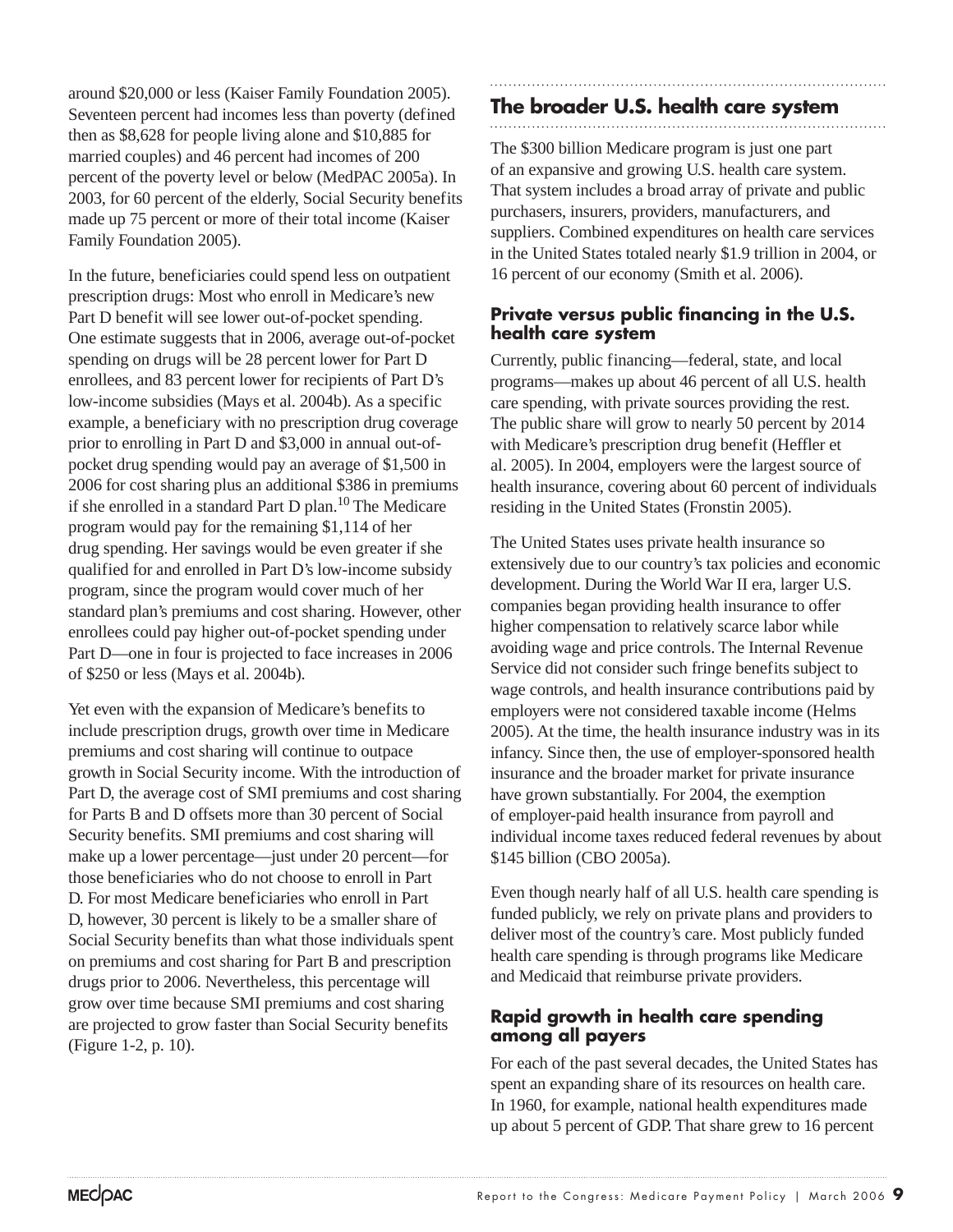

**Average monthly SMI benefits, premiums, and cost sharing are projected to grow faster than the average monthly Social Security benefit**



Source: 2005 annual report of the Boards of Trustees of the Medicare trust funds.

by 2004, and CMS projects that it will make up nearly 19 percent by 2014 (Figure 1-3) (Heffler et al. 2005). All payers in the U.S. health care system—public (including Medicare and Medicaid) and private—are facing similar upward pressures on spending.

Many analysts point to the rates of development and diffusion of new technologies as the biggest long-term driver of growth in health care spending (Fuchs 2005, Newhouse 1992). Our use of health insurance fuels spending for new technology because patients do not face the full cost of their care. In addition, when providers recommend newer procedures, drugs, or devices, patients may not be able to evaluate independently whether those therapies would be of greater value to them than other therapies (see text box, p. 12). Although some medical technologies can lead to savings by reducing lengths of stays or avoiding hospitalizations, most technologies

tend to expand demand for health care. As improved health outcomes resulting from a new technology become more obvious, the technology's broader applicability becomes more apparent to providers and consumers. For example, as surgical techniques for cardiac care improved, angioplasty was used more widely among patients who had not yet experienced a heart attack. Many technologies also reduce the invasiveness, serious side effects, discomfort, or social stigma associated with therapies, thereby lowering nonmonetary obstacles to beneficiaries as they decide whether to seek treatment. In some cases, providers may also use new technologies inappropriately or more broadly than intended.

Our nation's underlying health status also affects growth in health spending. The prevalence of obesity has doubled since 1980 to about 30 percent of the adult population today, due to changes in health behavior such as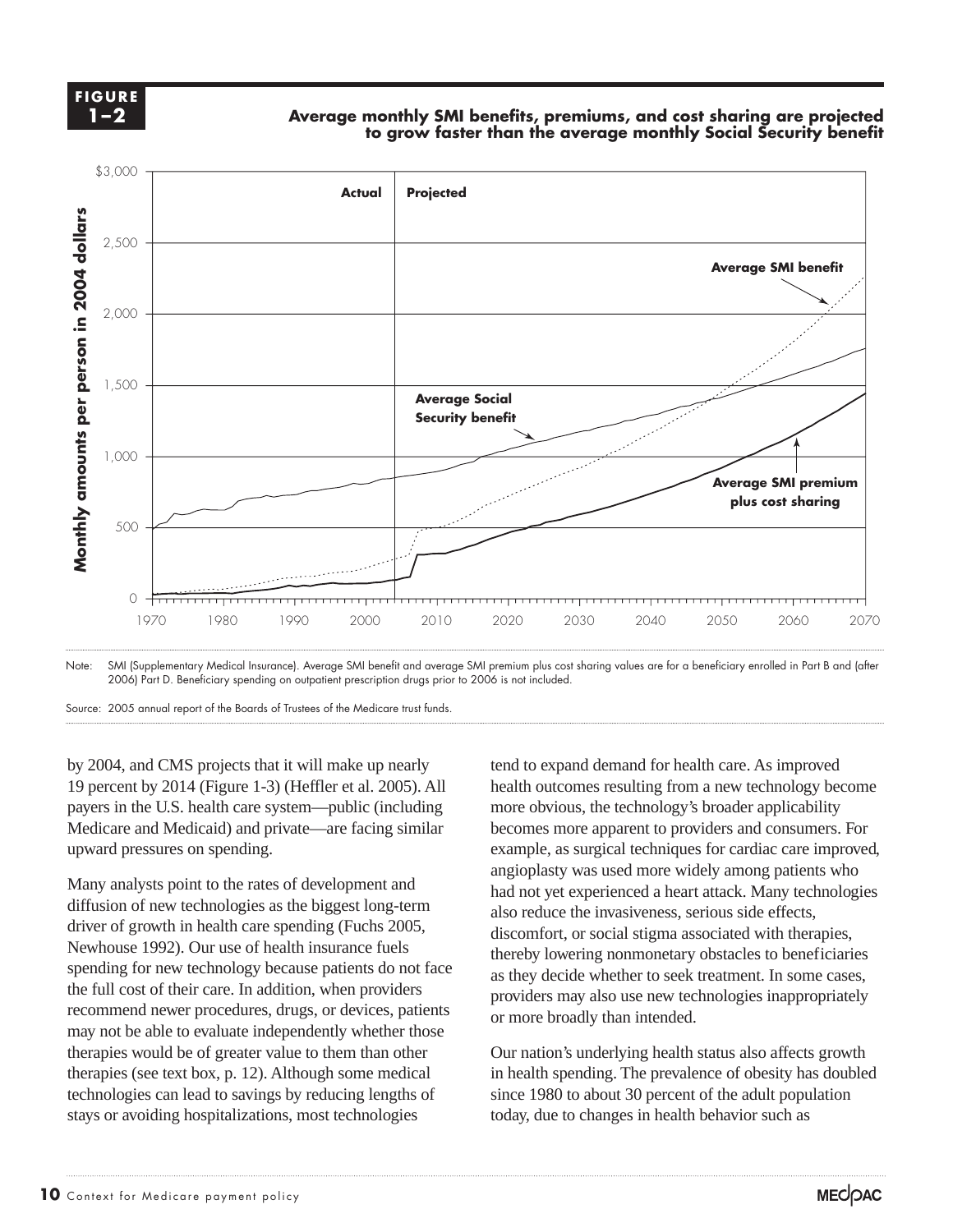

#### **Health care spending has grown more rapidly than GDP, with public financing making up nearly half of all funding**



overconsumption of food and a more sedentary lifestyle. Obesity in the elderly is associated with increased risk of diabetes mellitus, cardiovascular disease, hypertension, stroke, lipid abnormalities, osteoarthritis, and some cancers.

Advances in medical technology have led, on average, to improvements in our health—improvements from which we as a society benefit. Still, research on the wide geographic variation in health care spending suggests that we use resources wastefully (Fisher et al. 2003). Some payment systems contribute to the problem of wasteful spending by rewarding inefficient or low-quality care as much if not more than high-quality care delivered by efficient providers. Patients often do not know what specific services they need from providers. This fact, when combined with the perverse incentives of some payment systems and the widespread use of insurance, often keeps patients from distinguishing between care of high and

low value. The organizational structure of providers and separate "siloed" payment systems also hinder providers from coordinating care for the same patient.

#### **Consequences of rapid growth in health spending**

Rapid growth in health spending has had wide-ranging effects. The U.S. health care sector has produced many medical innovations that lengthen or improve quality of life. At the same time, some employers argue that the rising cost of health premiums affects their ability to compete in the world marketplace. Most economists contend that growth in health premiums paid by employers has no long-term effect on the competitive position of firms (Fuchs 2005). Instead, a firm's costs for health premiums are a substitute for cash compensation that it would otherwise pay to workers, in the same way that retirement and other benefits substitute for higher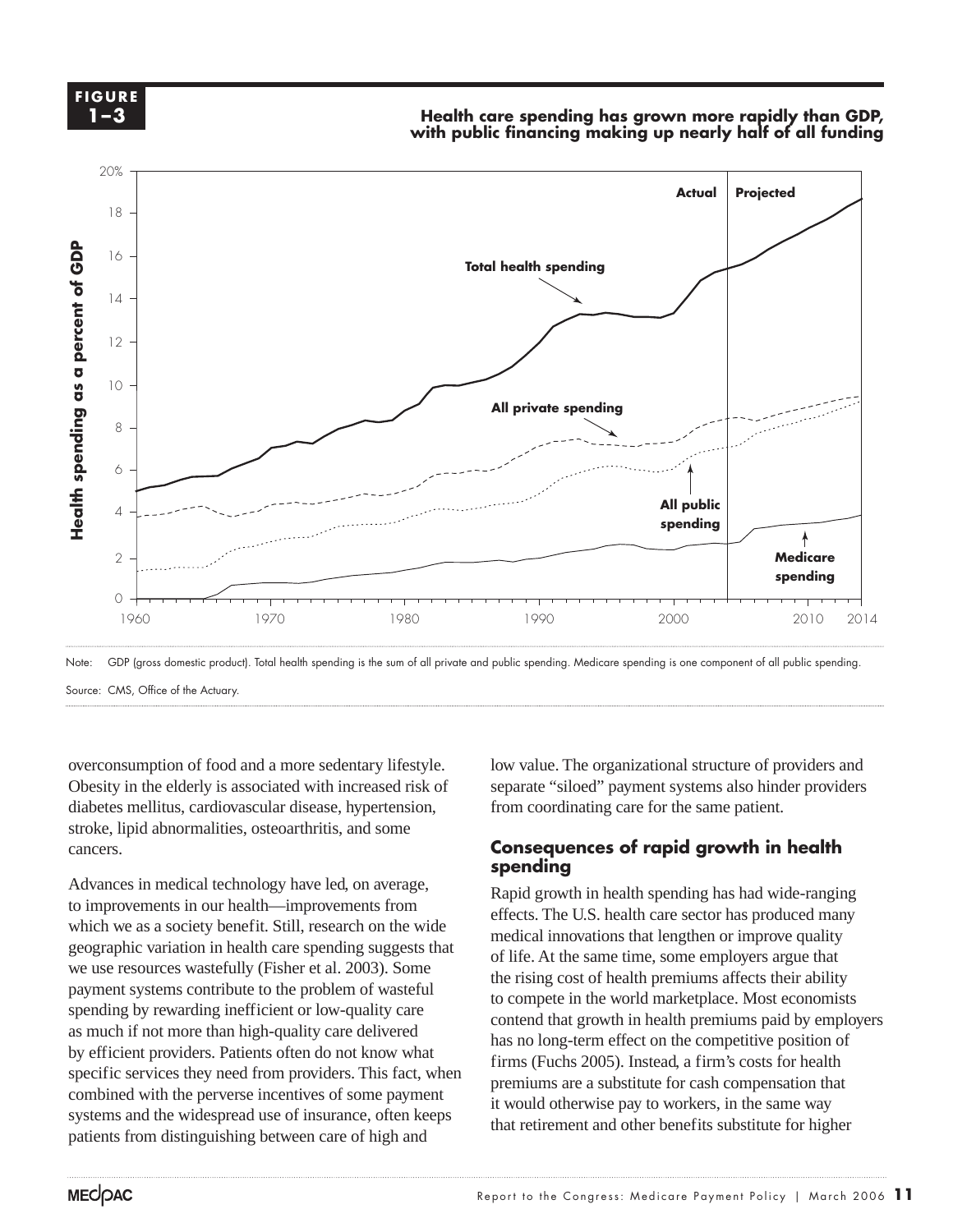### **Challenges of appropriate pricing for health care**

**M** ost sectors of the U.S. economy rely on market forces to ensure the efficient allocation of resources. Consumers buy a good or service if, at its price, the item has greater value market forces to ensure the efficient allocation of resources. Consumers buy a to them than other items they could purchase. We rely on competition among producers and service providers to keep prices in check while they make the goods and services that society wants. Within most sectors of the economy, this interaction of demand and supply leads to prices that act as signals of how much society values a good or service relative to other uses and thus determines how resources are allocated.

Economists have long argued that the provision of health care differs from providing goods or services in other sectors (Arrow 1963). Problems with information and uncertainty, the use of insurance, and institutional details lead to prices for health services that are not necessarily good signals of value (Chernew 2005). Some of the unique challenges with health care are:

- Patients often do not know what specific health services they need or the relative benefits and costs of treatment options. They rely on physicians and other providers, in a principal-agent relationship, who help make decisions on their behalf. While professional codes of conduct should guide providers toward furnishing appropriate care, providers do not necessarily have the same motivations and preferences as their patients.
- Unlike sectors of the economy that produce standard products, health care providers must individually evaluate the symptoms and conditions of patients to tailor plans of care, and they must do so in the face of uncertainty about the best course of action. As a result, it can be difficult to evaluate the quality (including appropriateness) and efficiency of a

specific provider's care and build consensus among providers around standards of care.

- Health care is often financed with insurance. In the event of a health crisis, insurance spares patients from a catastrophic financial burden. When used in less urgent circumstances, insurance shields them from seeing the full cost of their care. This can lead patients, on the margin, to use more and higher-priced services than they would otherwise particularly since they rely on providers to help decide what care they need.
- Lack of competition among certain types of suppliers can lead to relatively high prices for their products or services and little pressure to improve efficiency over time.

These general characteristics of health care can affect how well prices act as signals of value in all types of delivery systems and payment arrangements. All types of payers confront these challenges—including public programs such as traditional Medicare that use administratively set prices as well as private payers that negotiate rates with providers and health plans.

Mispricing of services can lead to misallocation of investment resources, which can have large effects on the organizational structure and cost of health care delivery over time. For example, the process for reassessing relative value units for physician services in Medicare's fee schedule does not do a good job of identifying services that may be overvalued. As a result, payments for some services may be too high. Such inaccurate payment rates may encourage inappropriate volume growth and, over time, may affect the supply of generalists and specialists by influencing physician decisions about whether to specialize (see Chapter 3).  $\blacksquare$ 

wages. When total costs of labor compensation are high relative to a firm's productivity, that firm will not be competitive in the global economy. However, as would be the case with rapid growth in any other cost of firms, rapid growth in health premiums can make firms' need for greater productivity more apparent. In order to achieve

productivity gains quickly, firms sometimes take steps such as layoffs that are disruptive and that redistribute income and health coverage for workers and retirees.

Other distributional issues arise from rapid growth in health spending. In response to rapid increases in premiums, many employers have raised cost-sharing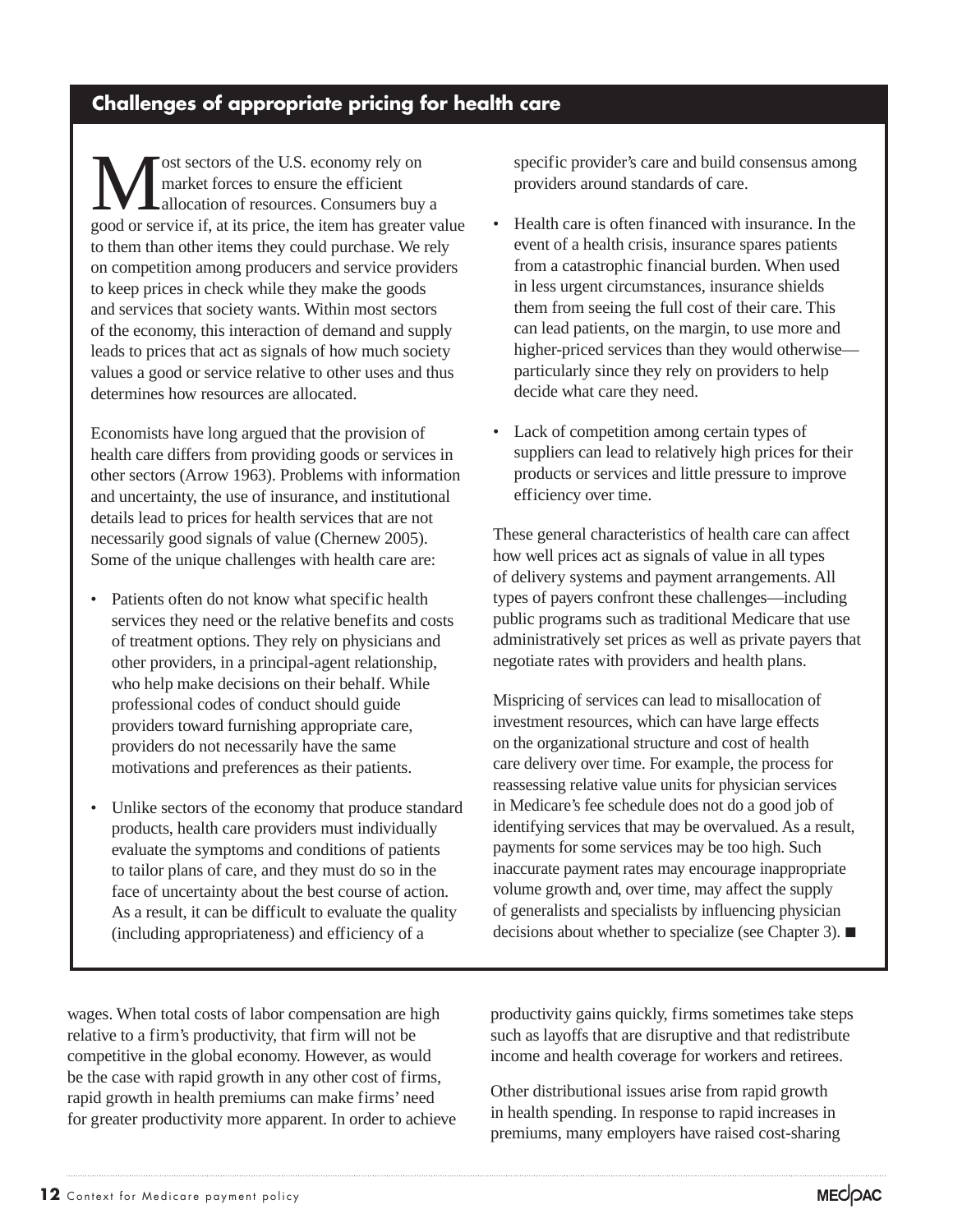requirements for their employees, asked them to contribute a larger share of premiums or, particularly for smaller firms, reduced the availability of coverage. The percent of individuals living in the United States that were covered by employer-based health insurance fell from 64 percent in 2000 to just under 60 percent in 2004. Analysts attribute this decline to smaller employers dropping coverage in the midst of a relatively weak labor market, as well as to workers declining offers of coverage (Fronstin 2005). Since required premium contributions by enrollees have risen faster than income, some workers choose to forgo coverage. During 2004, nearly 46 million people, or 15.7 percent of the U.S. population, were uninsured at any one point in time.

Increases in the number of people without private insurance coverage raise demand for public coverage, and may raise health care premiums for those who have insurance. The costs of caring for the uninsured do not fall equally on all providers, since the uninsured often postpone care until their conditions become more serious. In turn, providers that bear more of those costs sometimes seek public subsidies or limits on the competition they face. Rising costs put upward pressure on the financing needs of public and private health care programs for those beneficiaries who already have coverage. Some analysts believe that higher health care costs may also lead to greater fragmentation of risk pools in the health care market, as healthier people search for insurance alternatives that are less costly (Glied 2003).

New insurance products have emerged in response to rapid growth in health spending. For example, some employers are beginning to offer consumer-directed health plans that combine a high-deductible policy (often including a health reimbursement or savings account) with catastrophic protection. Enrollees in these newer products generally accept higher cost sharing at the point of service, making them more cost conscious when they seek care. In return, enrollees pay lower premiums (Tollen et al. 2004). The MMA allows employers to make nontaxable contributions to certain health savings accounts (HSAs), and contributions by individual account holders are tax deductible. Current Medicare beneficiaries cannot establish HSAs, but as individuals enroll in Medicare, they may use tax-free distributions from already existing HSAs to pay for Medicare premiums or the employee-share of premiums for employment-based retiree health insurance.

Consumer-directed health plans put greater responsibility for decision making on patients themselves. Some insurers

that offer consumer-directed products provide decisionsupport tools to help individuals understand treatment options and locate price information about providers. This type of insurance product assumes that consumers can weigh the costs and benefits of their alternatives. One limitation of consumer-directed health plans is that about 10 percent of people tend to account for about 70 percent of health care spending (Berk and Monheit 2001).<sup>11</sup> A strategy of raising enrollees' sensitivity to the costs of their care may reduce spending for some discretionary services, but it may not be as successful at constraining spending for patients whose use of services quickly pushes them beyond both the deductible and out-of-pocket spending limits.

Although enrollment in consumer-directed health plans has been low to date, they have attracted considerable attention. Larger numbers of employers are beginning to offer these products to their workers. Supporters of such plans believe that higher cost sharing will lead members to lower their use of unnecessary services, thereby slowing growth in health spending. Other analysts expect that this new type of product will encourage risk segmentation, since healthier enrollees might find lower premiums attractive while sicker individuals would likely stay with more comprehensive coverage. At this early stage, studies on the consequences of consumer-directed health plans are mixed (Rosenthal et al. 2005, Parente et al. 2004, Tollen et al. 2004).

## **The U.S. health care system compared with those of other countries**

Health care spending in the United States is far higher than in other countries—nearly \$5,300 per person in 2002, or almost twice the median of member countries of the Organisation for Economic Cooperation and Development  $(OECD).<sup>12</sup> Nevertheless, rates of growth have been similar$ among industrialized countries—in other words, most are facing upward pressure on spending (Newhouse 2004). By certain measures of health status, the United States does not compare favorably to other industrialized countries. We have higher rates of infant mortality, higher standardized rates of all-cause mortality, and our life expectancy is about the same (OECD 2005). By other measures, we compare more favorably. For example, many individuals may have readier access to more intensive care than is available in other countries. Our health care system differs markedly from those in other countries due to differences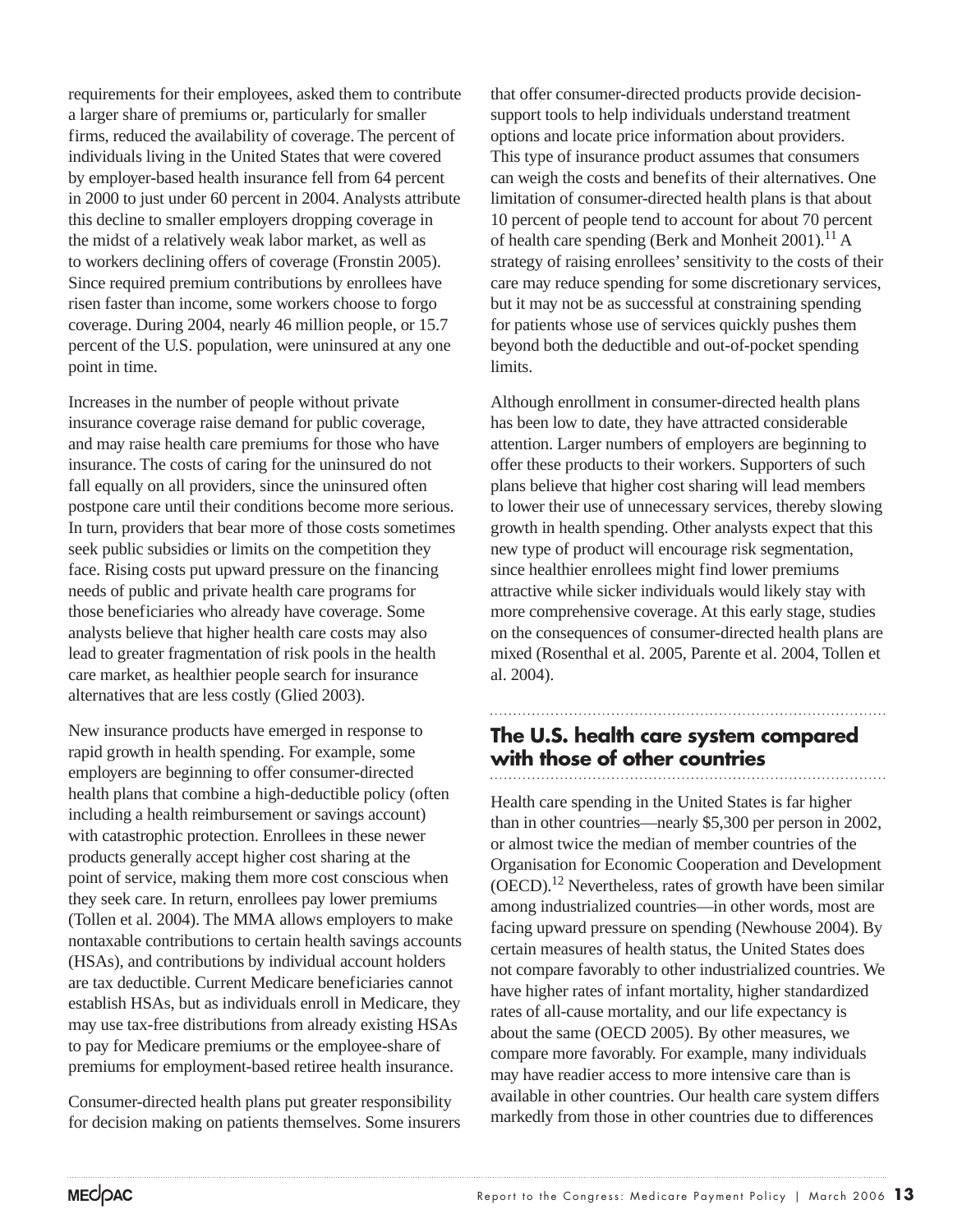# **Competing policy goals for health care**

**M** ost countries have policy goals for their<br>health care systems. These goals usually<br>include ensuring good access to care for<br>nation's residents striving for equity in that access health care systems. These goals usually include ensuring good access to care for the nation's residents, striving for equity in that access, encouraging providers to deliver safe and high-quality care, and promoting efficiency and cost control so that the health care system has sustainable financing over time. However, many of these policy goals compete with one another, and different countries emphasize some goals over others.

The U.S. health care system emphasizes access to care—access to the provider of the patient's choosing and access to advanced medical technologies. Payers' continued use of fee-for-service (FFS) reimbursement reflects this emphasis, as does the public backlash against managed care organizations that used techniques such as prior authorization and restrictive networks to control costs in the 1990s. Enrollment in traditional FFS Medicare also continues to be higher than in Medicare Advantage (MA) plans. However, one should note that MA plans have not been available in all parts of the country, and Medicare policies have not always provided predictable payments to private plans. Several studies show the priority beneficiaries place on access to the provider of their choice. Polsky and colleagues found a preference among married workers for non-HMO coverage over HMO plans, which may be perceived as having greater restrictions on provider access (2005). An examination of retirees in the University of California's health system suggests that demand for FFS coverage increases with age because the nonmonetary costs of moving to managed care plans (such as disruption caused by changing physicians) are high (Buchmueller 2000).

Our preference for access to specific providers and technologies receives relatively more emphasis than other policy goals. Ensuring long-term sustainability of financing for our health system has received relatively less attention: Medicare and other payers have difficulty in controlling growth in health spending. As levels of health spending keep increasing, we also find that a relatively large number of people in the United States have limited or no insurance and thus could face problems with access to care. This equity problem is less severe for our elderly, since nearly all are covered by Medicare. Nevertheless, recent research on racial disparity in access to care among Medicare beneficiaries suggests some problems here as well (Jha et al. 2005).

Different countries use varied strategies for delivering and financing health care that reflect their policy choices. Governments in many other countries play a greater public role in delivering health care than in the United States. For example, the United Kingdom directly runs a large portion of the health care system through its National Health Service. Most other countries use public financing to a much larger degree; in 2002, the median public share of total health spending among member countries of the Organisation for Economic Cooperation and Development (OECD) was 75 percent, compared with 46 percent in the United States (OECD 2005). Countries such as Denmark and New Zealand set constraints on the public financing of privately delivered care through global budgets and regulation of prices and volume. Many countries use a combination of public funding for acute hospital care and primary care, with private health insurance to finance other services like access to private facilities, specialty care, amenities to hospital care, and sometimes outpatient prescription drugs.  $\blacksquare$ 

in history, culture, and the mix of policy goals our society values (see text box). Thus, cross-national comparisons may have limited value. Such comparisons nevertheless raise questions for policymakers about whether we get as much value for our additional spending as we should strive for, particularly given important and competing alternative uses for those resources.

#### **Greater market power of providers in the United States**

Because the organizational structure of financing health care is more fragmented in the United States, providers here may use their market power to negotiate more favorable payments than providers in other countries (Bodenheimer 2005a). By being more monopsonistic, other governments may lower or restrain growth in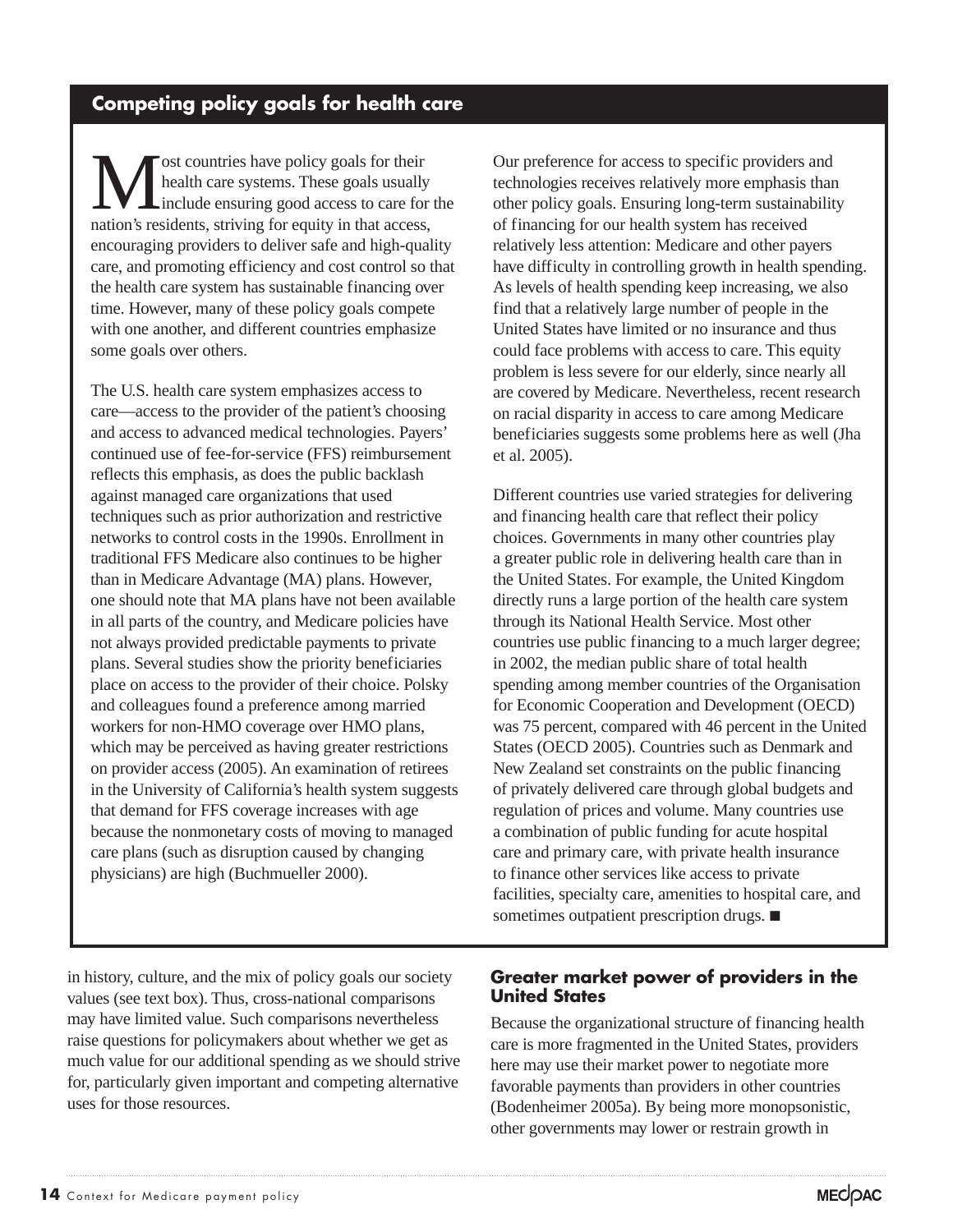payment rates for providers and prices for other services. The tactics of those governments include using a single purchaser approach, allowing multiple purchasers to bargain collectively, or using global budgets (Reinhardt et al. 2004).

The health care systems of other countries are not clearly preferable to ours. The drawbacks of other systems include longer waiting times for access to specialists and newer technologies—a cost not usually reflected in international comparisons (Danzon 1992)—as well as inefficiency and issues concerning quality of care. For example, in recent years the United Kingdom and other countries that provide health care directly have introduced reforms that try to inject more competition by separating the roles of payer and provider (Docteur and Oxley 2003). Global budgets are only as successful as each country's ability to stick with its budget, even when providers and patients pressure it to spend more. Another issue is the system of price controls some countries use to limit profits: Manufacturers and other stakeholders claim that such policies stifle investment in research and development, thereby slowing the pace of medical innovation.

Many industrialized countries have larger supplies of important inputs to health care than the United States. Our supply of acute care hospital beds, practicing physicians, and nurses per thousand of population was lower than in other OECD countries in 2002 (OECD 2005). These statistics do not necessarily mean, however, that the U.S. population has less access to care because they mask some important information. For example, average lengths of stay are lower in U.S. hospitals and physician visits per capita are higher.

Some analysts believe that the high levels of U.S. health spending are largely attributable to paying higher prices for the same services than other countries do. Data from the mid-1990s suggest that U.S. physicians had considerably higher incomes than physicians in other OECD countries (Reinhardt et al. 2002).<sup>13</sup> However, the United States has a wider distribution of compensation for all workers. Labor costs are higher for skilled health professionals because they would otherwise enter other fields that offer high compensation. The organizational structure of providers and the regulation of health services in other countries also affect the level of salaries. Countries with public systems that provide care directly often contract with general practitioners (GPs) at salaries negotiated centrally with physicians' associations. Other countries make riskadjusted, capitated payments to GPs for each patient they

add to their list, thereby putting insurance risk on those physicians for the volume of care they provide. A few countries mix salary with capitated payments (Docteur and Oxley 2003).

#### **Orientation toward specialists and specialized services**

Another theory about why we spend more on health care is that compared with other countries, we use more specialist care and specialized equipment and procedures. Health researchers have found that within the United States, the mix of specialist and generalist physicians varies markedly. U.S. counties with higher ratios of specialists to generalist physicians spend more per person on health care without higher quality (Baicker and Chandra 2004).

One must always be cautious with international comparisons because health needs as well as definitions and methods used for collecting data vary between countries. Nevertheless, OECD data suggest that the generalist-specialist mix in the United States is not too different from that in other industrialized countries. The current mix of physicians in the United States is about one-third generalists to two-thirds specialists. That mix is quite different from countries like Australia and Canada in which generalists make up about half of all physicians, but our ratio is not very different from the median of OECD countries for which we have data.

Still, important differences in the roles of generalists and specialists in the United States may help explain our higher spending. Some analysts contend that compared with other industrialized countries, a greater proportion of U.S. visits to physicians are to specialists (Starfield et al. 2005).14 These analysts believe that because of their training, specialists suspect serious pathology more frequently than generalists, and conduct or order more diagnostic workups to rule out their suspicions. Others note that specialists in the United States provide a larger share of visits for evaluation and management (Fuchs 2005). Medical knowledge has expanded rapidly, and some researchers believe populations need specialists in order to provide quality care, as primary care physicians cannot be expected to stay up to date on everything (Salsberg 2005). A counterargument is that specialists may be less accustomed to acting as a patient's care manager and coordinating with other providers, with greater risk of duplication of tests and services.

Perhaps what matters more than the supply of specialists is whether they are used appropriately. In general,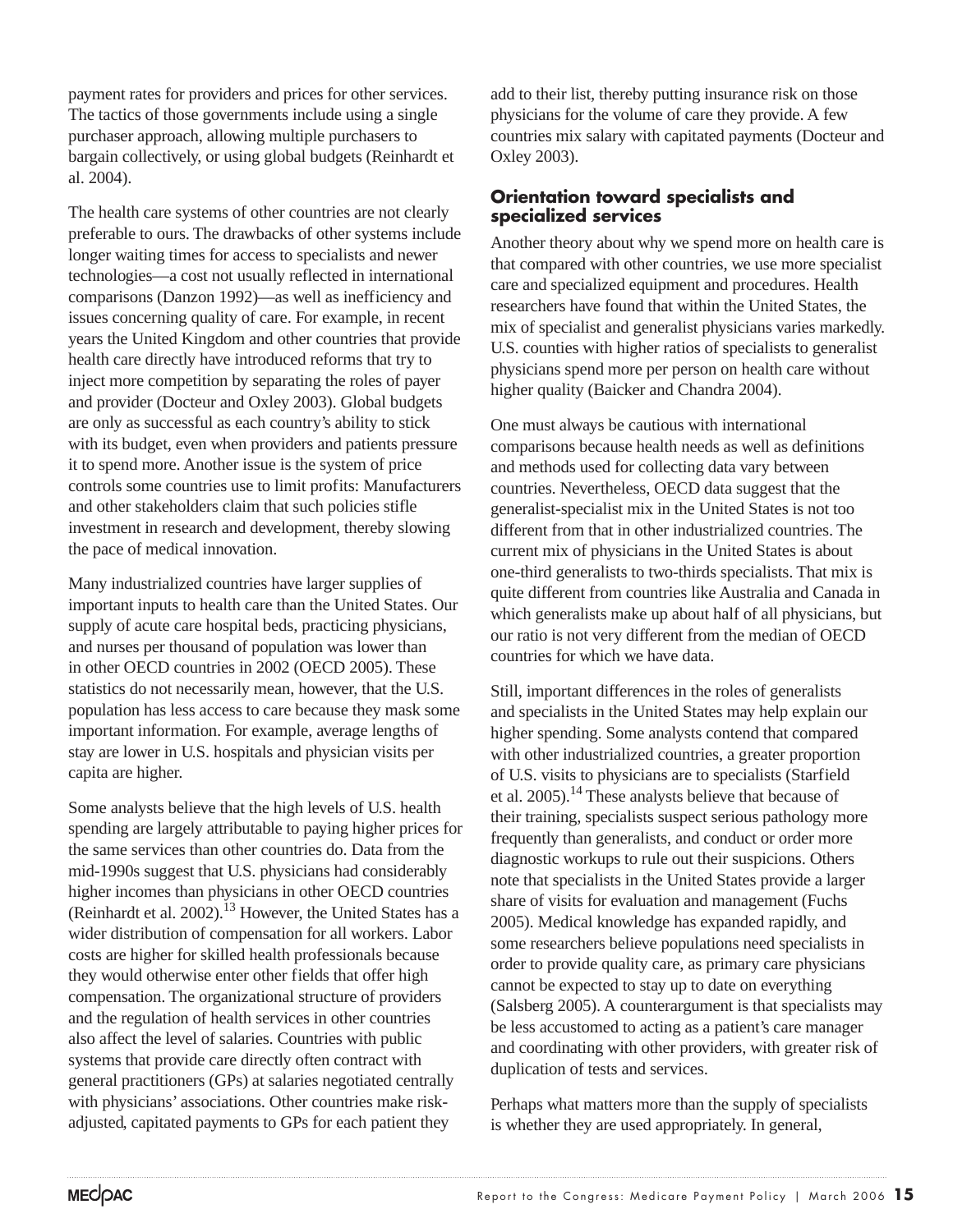# **TABLE**

#### **1–1 Comparisons of rates of selected inpatient procedures per 100,000 population in 2002**

|                      | <b>Percutaneous</b><br>coronary<br>interventions* | Coronary<br>bypass | Cardiac<br>catheterization | <b>Pacemakers</b> | <b>Hip</b><br>replacement | <b>Knee</b><br>replacement |  |
|----------------------|---------------------------------------------------|--------------------|----------------------------|-------------------|---------------------------|----------------------------|--|
| Australia            | 130                                               | 82                 | 303                        | 62                | 142                       | 119                        |  |
| Austria              | N/A                                               | 54                 | 519                        | 78                | 240                       | 168                        |  |
| Belgium              | 332                                               | 159                | 498                        | 98                | 208                       | 118                        |  |
| Canada               | 140                                               | 98                 | 231                        | 86                | 100                       | 92                         |  |
| Czech Republic       | N/A                                               | 71                 | N/A                        | N/A               | N/A                       | N/A                        |  |
| Denmark              | 136                                               | 69                 | 384                        | N/A               | 185                       | 82                         |  |
| Finland              | 77                                                | 72                 | N/A                        | N/A               | 188                       | 127                        |  |
| France               | $156***$                                          | $41**$             | 386**                      | $25**$            | $187**$                   | $85***$                    |  |
| Germany              | 252                                               | 90                 | 784                        | $25***$           | N/A                       | N/A                        |  |
| Greece               | 63                                                | N/A                | 302                        | N/A               | N/A                       | N/A                        |  |
| Hungary              | 125                                               | 126                | 648                        | N/A               | 85                        | N/A                        |  |
| Iceland              | 198                                               | 55                 | 301                        | 38                | 138                       | 82                         |  |
| Ireland              | 142                                               | 39                 | 149                        | 25                | 133                       | 34                         |  |
| Italy                | 83                                                | 49                 | 33                         | 58                | 129                       | 56                         |  |
| Luxembourg           | 155                                               | 72                 | 390                        | 96                | 212                       | 120                        |  |
| Mexico               | 1                                                 | $\overline{2}$     | 7                          | 3                 | 6                         | 3                          |  |
| Netherlands          | 83                                                | 54                 | 179                        | 43                | 183                       | 96                         |  |
| New Zealand          | 86                                                | 102                | N/A                        | 32                | 111                       | 57                         |  |
| Norway               | 188                                               | 85                 | N/A                        | N/A               | 187                       | N/A                        |  |
| Portugal             | 59                                                | 23                 | 118                        | 42                | 87                        | 29                         |  |
| Slovak Republic      | N/A                                               | N/A                | N/A                        | 31                | N/A                       | N/A                        |  |
| Spain                | 68                                                | 19                 | 139                        | 48                | 84                        | 71                         |  |
| Sweden               | 126                                               | 74                 | N/A                        | N/A               | 194                       | N/A                        |  |
| Switzerland          | 78                                                | 40                 | 104                        | 24                | 193                       | 114                        |  |
| United Kingdom       | 86                                                | 58                 | 14                         | 52                | 167                       | 89                         |  |
| <b>United States</b> | 417                                               | 181                | 455                        | 69                | 120                       | 145                        |  |
| OECD median          | 126                                               | 70                 | 302                        | 43                | 154                       | 89                         |  |

Note: N/A (not available), OECD (Organisation for Economic Cooperation and Development). Rates are not adjusted for the health status or age and sex mix of each country's population.

\* Percutaneous transluminal coronary angioplasty and stenting.

\*\* Values are for 2001.

Source: OECD 2005.

FFS payment systems, used widely here, give patients less restricted access to specialists than managed-care approaches that use primary care providers as gatekeepers. In one international comparison of health systems, countries that used primary care gatekeepers tended to have lower health expenditures (Oxley and MacFarlan 1994). Partly for this reason, many OECD countries have adopted gatekeeping systems. Another study that scored OECD countries on the degree to which their health systems were oriented toward primary care found that strong primary care systems were correlated with lower

overall mortality rates and death rates for a number of specific conditions (Macinko et al. 2003).

Comparing the use of specialized equipment is another way to look at the role of specialty care across countries. International comparisons of the supply of specialized equipment are problematic because widely reported data are not comparable.15 Nevertheless, one recent study of treatment for ischemic heart disease across 17 industrialized countries found that in the mid-1990s, the United States had more facilities with at least one cardiac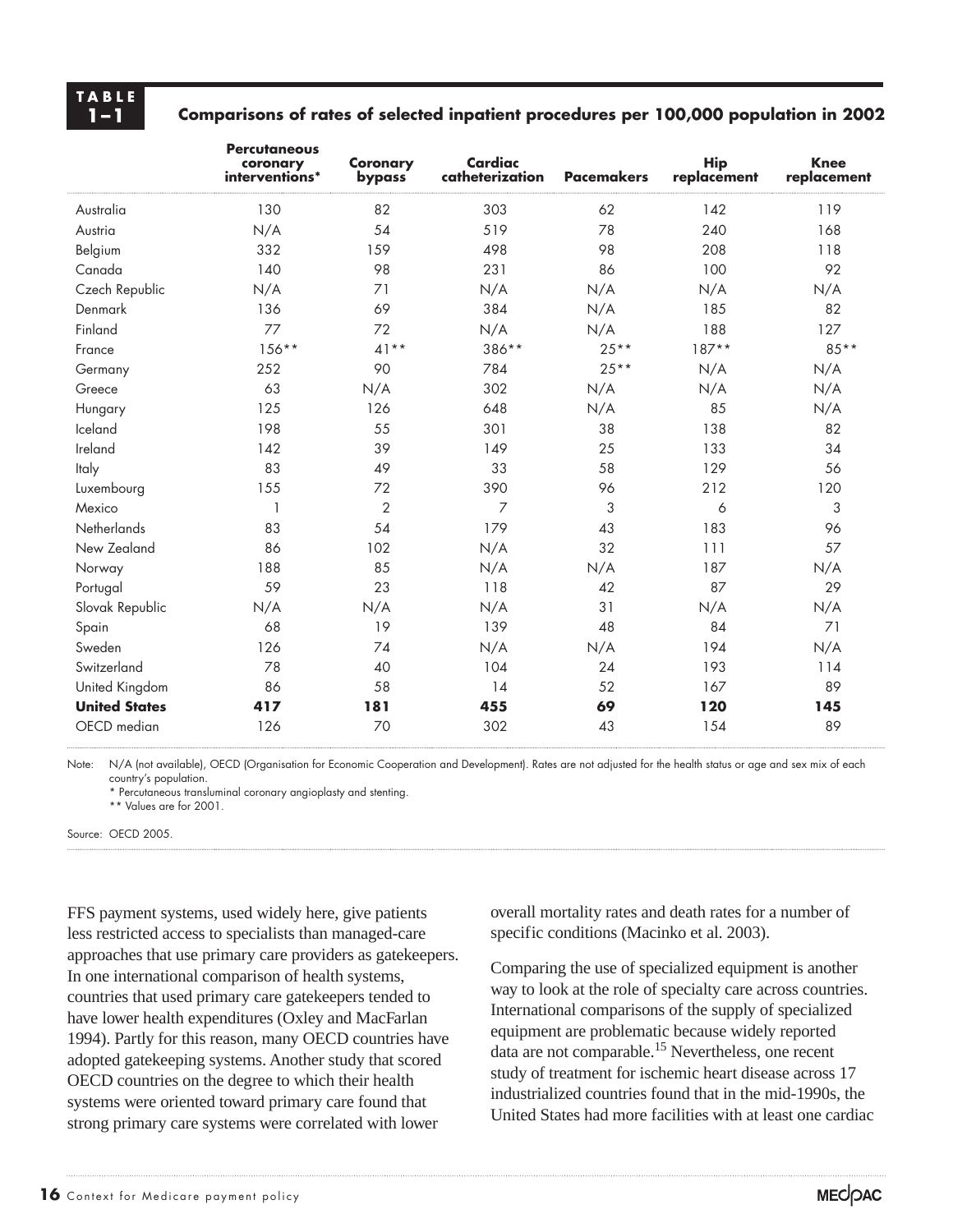catheterization laboratory per 100,000 population than the other countries. We were second only to Japan in the number of facilities with at least one cardiac surgery room (Moise and Jacobzone 2003).

Data suggest that compared with other nations, U.S. providers conduct many types of certain high-tech, acute procedures more frequently. For instance, rates of performing advanced coronary procedures like angioplasty and stenting, bypass, cardiac catheterization, and pacemaker insertion were higher in the United States than the median of OECD countries (Table 1-1). Rates of knee replacement were higher as well, but those for hip replacement were lower. Note, however, that these data are not adjusted for differences in the demographic mix or underlying health status of each country's population, or for when each country began using these procedures more broadly.

In order to constrain growth in health spending, many countries have sought to control the diffusion of new technologies. Some use explicit capacity constraints, such as Canada's restrictions on the number of revascularization facilities or the United Kingdom's limits on the numbers of certain procedures through its contracts with hospitals. Other countries, including Sweden and Italy, use targeted funding as an indirect means of slowing technology diffusion (Moise and Jacobzone 2003). Other countries regulate marketing of health products more tightly. For example, while some countries allow manufacturers to raise consumer awareness of certain health conditions through advertising, no other country in the world permits direct-to-consumer advertising of specific prescription drugs (Lurie 2005, Palumbo and Mullins 2002).16 Although fewer restrictions generally apply in the United States, payers use varied approaches to manage the use of technology. For example, some managed care plans cover new technologies only after the weight of evidence suggests that they are both clinically and cost effective. Other payers leave most coverage decisions to the medical judgment of individual physicians.

# **Changing Medicare policy within the broader U.S. health care system**

Medicare faces powerful upward pressures on spending that will be difficult to staunch. The interaction between broad use of newer medical technologies and health insurance is thought to account for much of the long-term spending growth in the United States, and those forces

will likely push future spending higher. Additionally, the launch of Medicare's new outpatient prescription drug benefit places a substantial new financial responsibility on the program. As we near the end of this decade, Medicare will also have to grapple with the additional challenge of higher enrollment levels associated with retiring baby boomers, which will affect program spending levels as well as the demand for federal resources for other programs that benefit the elderly such as Social Security and Medicaid.

To finance Medicare as the program is now structured, policymakers would need to direct an unprecedented share of our nation's resources to the program. Projections suggest that federal program spending for Medicare could grow from less than 3 percent of GDP today to 8 percent by 2036 and nearly 14 percent by 2078 (Boards of Trustees 2005). Premiums and cost sharing will also require growing shares of beneficiaries' income. The financial pressures on both beneficiaries and the federal budget are likely to spark more policy debate about Medicare's future. Under the MMA's warning system, this debate could begin as soon as the spring of 2008.

Several strategies are available to Medicare policymakers, but none is easy. These include:

- constraining payments,
- limiting benefits,
- increasing the program's financing by raising taxes, and
- increasing the efficiency of health care delivery.

Policymakers will need to use a combination of these approaches. Strategies to constrain payments may be shorter term in nature since over time, continually restricting Medicare's payments below the cost of providing care could hurt beneficiaries' access to care. The last strategy, increasing efficiency, refers to doing more with a given level of resources without adversely affecting access to or quality of care. Encouraging greater efficiency is the most desirable of these four approaches because it would enable the Medicare program to do more with its resources. Much of the Commission's work focuses on encouraging greater efficiency.

The magnitude of savings from any of these approaches is difficult to characterize because it would depend on the details of individual policy proposals. In particular, the outcome of policies that try to improve the efficiency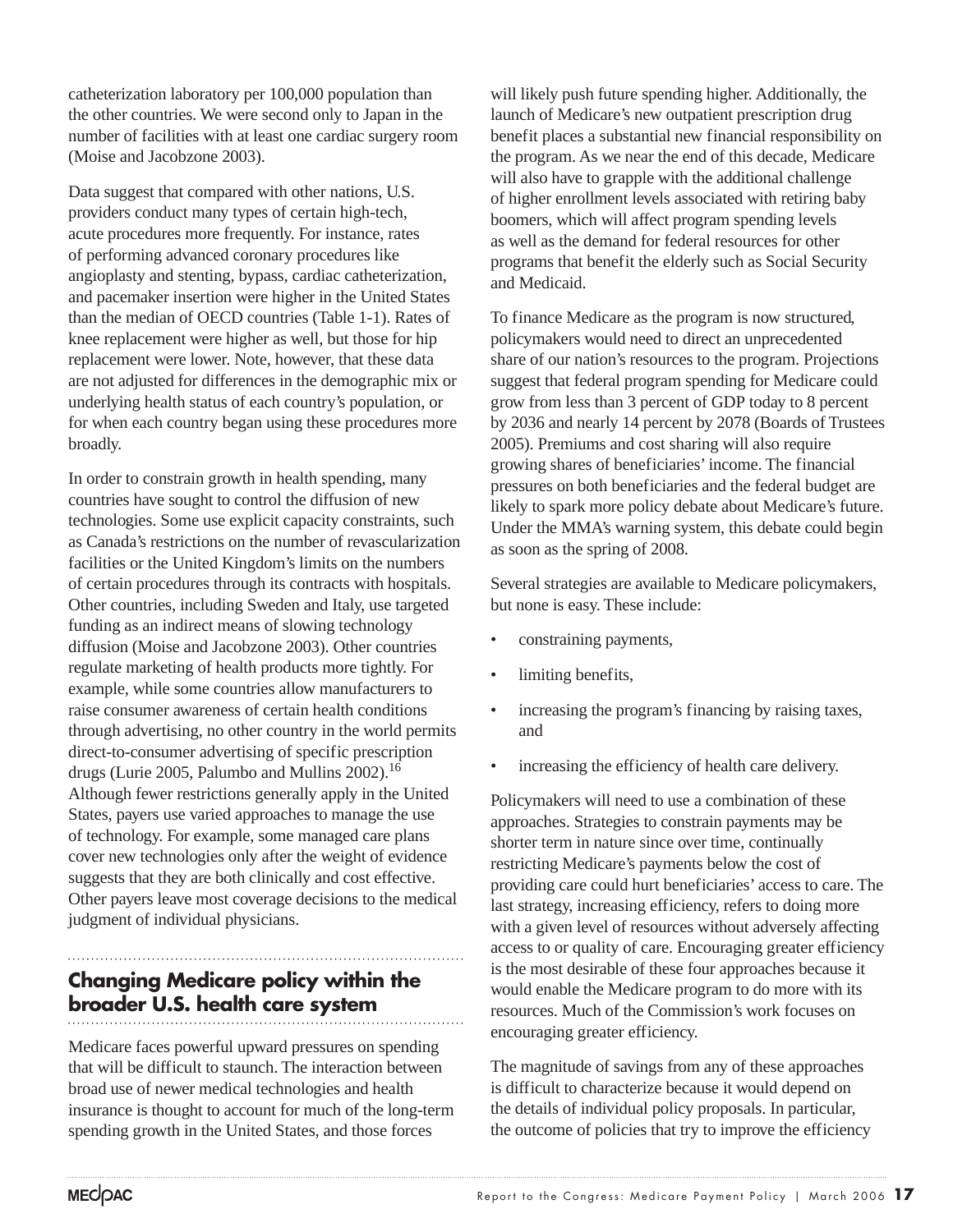#### **What is Medicare's market share?**

o get a sense of how large a purchaser Medicare is, we turned to data from the national health accounts (CMS 2005b). These data are CMS's estimates of the total amount of national health care spending in the United States by source of financing and by type of service delivered.<sup>17</sup>

Medicare in 2003 accounted for 30 percent or more of the market for hospital services, freestanding home health, and durable medical equipment (Table  $1-2$ ).<sup>18</sup> Federal, state, and local health care financing combined accounted for nearly 60 percent or more of spending for all types of hospital-based care, freestanding home health, and freestanding nursing home care. Private health insurance accounts for 50 percent of physician and clinical services while Medicare accounts for 20 percent. In 2003, Medicare financed only a small share (2 percent) of outpatient prescription drug spending. After the program launched Part D in 2006, however, CMS projects Medicare's market share will jump to 28 percent.  $\blacksquare$ 

# **TABLE**

#### **1–2 Medicare's market share varies among health care sectors, 2003**

| Promotion of science payment sources by spending categories. |                 |                        |                                    |                           |  |  |
|--------------------------------------------------------------|-----------------|------------------------|------------------------------------|---------------------------|--|--|
|                                                              |                 |                        |                                    |                           |  |  |
| Medicare                                                     | <b>Medicaid</b> | All public<br>programs | <b>Private health</b><br>insurance | Out-of-pocket<br>spending |  |  |
| 30%                                                          | 17%             | .58%                   | 34%                                | 3%                        |  |  |
| 20                                                           |                 | 33                     | 50                                 |                           |  |  |
| 4                                                            |                 | 28                     | 39                                 | 27                        |  |  |
| 32                                                           | 25              | 62                     | 8                                  | 6                         |  |  |
|                                                              |                 | ♦                      | o                                  | 28                        |  |  |
|                                                              | 9               | 24                     |                                    | 30                        |  |  |
|                                                              |                 |                        |                                    |                           |  |  |
|                                                              |                 |                        | Public programs <sup>a</sup>       |                           |  |  |

#### **Distribution of selected payment sources by spending categories:**

Note: DME (durable medical equipment). Percentages for all public programs, private health insurance, and out-of-pocket spending do not sum to 100 because some categories of payers (such as the Department of Defense and Department of Veterans Affairs) are not shown.

a. Medicare and Medicaid are subsets of all public programs. Some public programs are not shown.

b. Excludes out-of-pocket premiums paid for private health insurance.

 c. All hospital-based services including inpatient and outpatient procedures, pharmacy, home health, and skilled nursing. Measured as total net revenue, which equals charges less contractual adjustments, bad debts, and charity care.

 d. Covers services provided in establishments operated by health practitioners other than physicians and dentists. These include professional services by private-duty nurses, chiropractors, podiatrists, optometrists, physical, occupational and speech therapists, and ambulance services.

Source: CMS Office of the Actuary, National Health Accounts.

of health care delivery can be highly uncertain. Where available, we provide specific estimates of savings.

#### **Constraining payments**

Policymakers can constrain annual growth in Medicare spending by limiting the annual updates or increases in payment rates to health care providers. To some extent, setting such limits is part of being a prudent purchaser; Medicare should try to pay no more than what is required

to obtain good access to care for beneficiaries. This point of view underlies the Commission's analysis of payment adequacy for various health care sectors each year. However, other analysts might argue that policymakers should use regulatory tools such as price controls, limits on service volume, and more restrictive conditions on participation to a greater degree as other countries do.

Two factors allow Medicare to limit payments to providers—government authority and the program's size.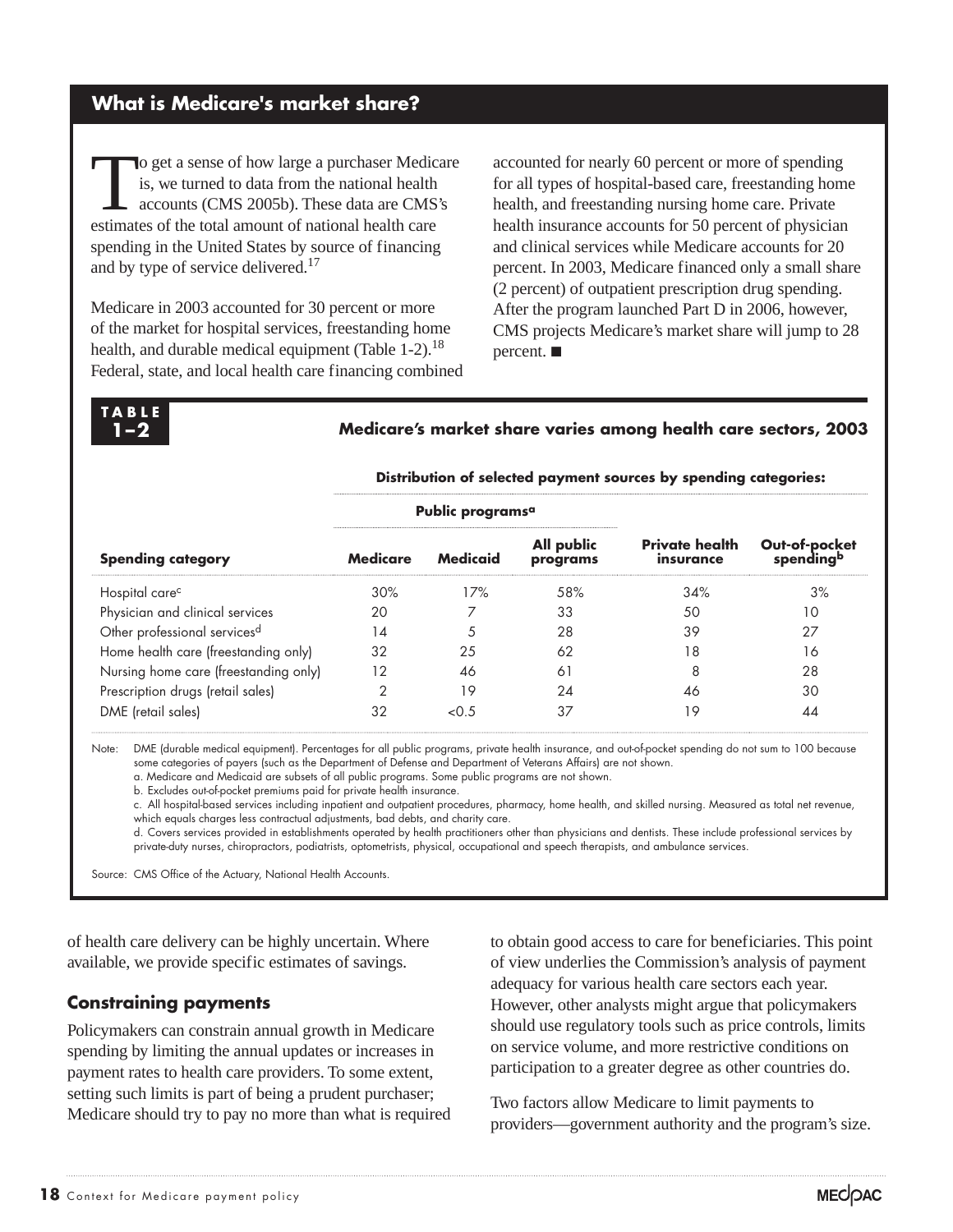The Medicare program regulates many aspects of health care delivery. In addition, constraining payment increases makes use of the Medicare program's status as the largest payer in the U.S. health care system by exerting its market power in setting prices (see text box). However, the existence of a large number of other payers may limit the effectiveness of this approach, and the extent of Medicare's influence varies across health sectors. Some analysts contend that even in situations where Medicare has been the dominant purchaser, policymakers lack a strong track record of using the program's market power. Even so, Medicare significantly influences how health care is organized and delivered in the United States through payment and coverage decisions. Medicare implicitly plays the role of market leader among private insurers that adopt the program's systems of reimbursing physicians, hospitals, and other facilities.

U.S. policymakers have constrained growth in payment rates on occasion, such as policies initiated in the Balanced Budget Act of 1997 (BBA). However, such policies can be difficult to sustain over time. Changing prices alone does little to address the underlying factors that lead to spending growth—the diffusion of newer technologies fueled by the use of insurance. In the wake of the BBA, providers convinced policymakers that the law had tightened payment rates too restrictively and would ultimately reduce access to care. A subsequent bill, the Balanced Budget Refinement Act of 1999, restored much of the growth in payment rates that had been constrained by the BBA.

Constraining payment rates alone will not lower spending if the volume of services furnished increases—as with Medicare's payment system for physician services among others. Nor has the payment system provided incentives for physicians to coordinate the care that they provide to beneficiaries. Instead, the Medicare program may need more fundamental changes in how it pays physicians to reward them differently based on the quality of services they provide and the degree to which they coordinate care with other providers. Investments by physicians in information technology and electronic medical records could help Medicare's ability to measure quality and make it easier for providers to coordinate with one another.

#### **Limiting benefits**

This general approach could involve measures such as raising Medicare's age of eligibility, expanding the portion of program spending financed with beneficiary premiums, increasing cost-sharing requirements, or limiting Medicare's coverage for specific benefits.

#### **Raising the age of eligibility**

Policymakers could gradually raise the age of eligibility for Medicare from 65 to 67, making the program more consistent with eligibility rules for full Social Security benefits.19 As average life expectancy increases in the United States, encouraging longer participation in the labor force by raising the age at which people qualify for Medicare coverage is reasonable. If individuals work longer and delay retirement, they may also retain access to private health insurance at group rates—if their employers offer it.

By itself, the eligibility approach is unlikely to reduce Medicare's program spending by much. Less than 10 percent of today's Medicare beneficiaries are age 65 or 66, and those individuals have lower average Medicare spending because of their relative youth. One researcher estimates that savings would be on the order of 4 percent to 5 percent if the eligibility age were raised to 67 (Johnson 2005). Similarly, others estimate that phasing in an increase in the eligibility age to 70 would equate to a 0.8 percent reduction in program spending relative to GDP (CBO 2005a). However, some of that reduced spending would be offset by higher spending under Medicaid and other programs.

A drawback of raising the eligibility age is that it would affect access to care for some individuals in an age group for which it is typically more difficult and expensive to obtain other health insurance coverage. Even though many of the younger elderly may find alternative sources of health coverage, one estimate suggests that 9 percent of 65- and 66-year olds would not, and another 11 percent would be underinsured (Davidoff and Johnson 2003).<sup>20</sup> If policymakers chose this approach, they could allow those individuals just under Medicare's eligibility age to buy into the program by paying the full premium for coverage at actuarially fair rates. (An alternative option would be to broaden the availability of disability coverage to the near elderly.) Allowing people to buy into Medicare would help to reduce the numbers of uninsured, but premiums would likely be expensive and perhaps financially burdensome to those with no other coverage options. For this reason, some proposals for this buy-in approach would also subsidize premiums for low-income individuals (Johnson 2005). That further step would reduce the number of near elderly who are uninsured but also reduce federal program savings.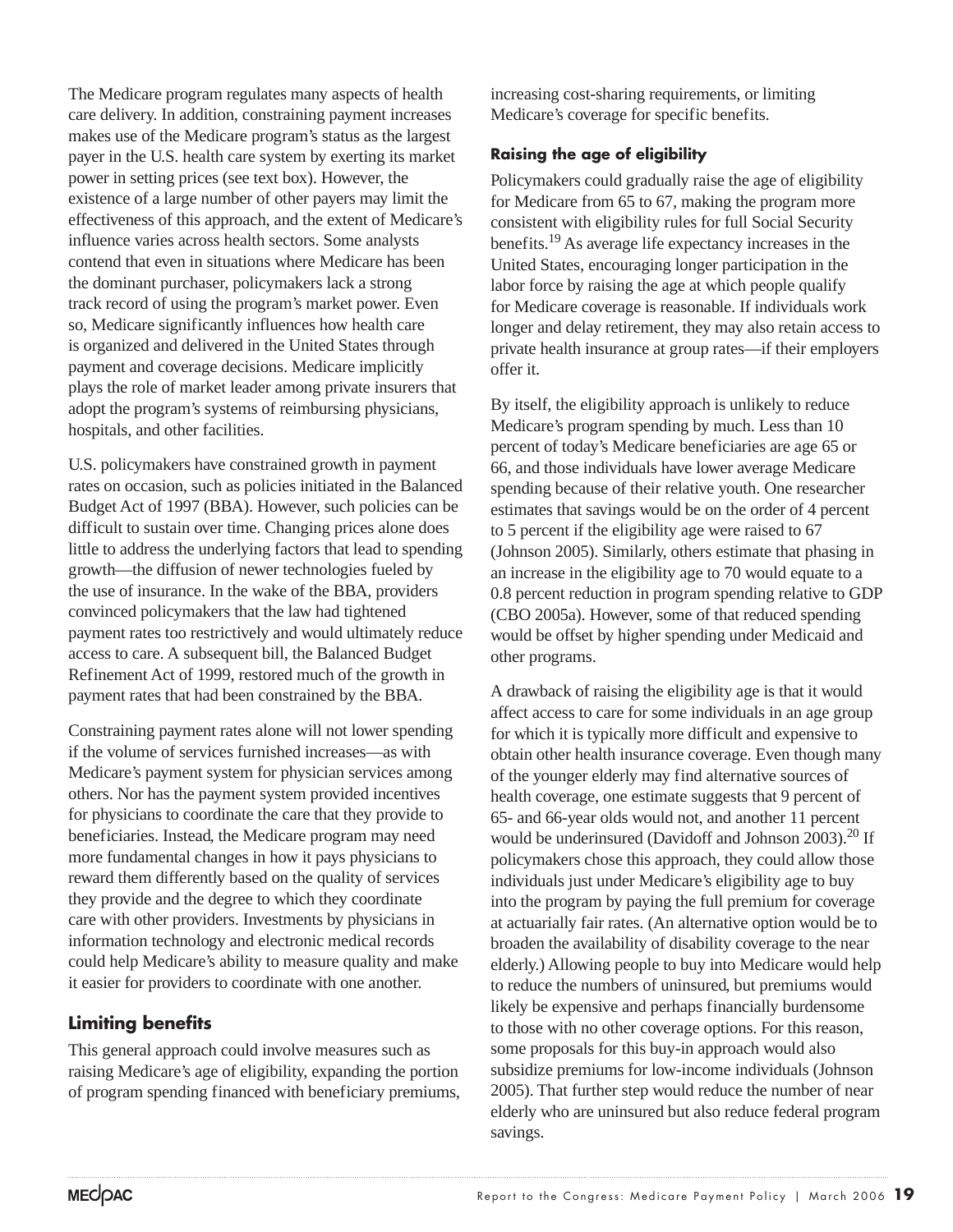#### **Increasing premiums and cost sharing**

Policymakers could raise Medicare's premiums or costsharing requirements, approaches used widely in the private sector. Raising cost-sharing requirements could rein in spending for health care services that are more prone to overuse. Increasing the share of Medicare's costs borne by beneficiaries through premiums would reduce the federal government's share of Medicare spending. However, since many Medicare beneficiaries have limited incomes, indiscriminate increases could impose financial barriers to essential care or cause hardship. Policy changes should try to balance these two sets of concerns.

One specific option would lower the federal government's funding of Part B premiums from the current 75 percent to 70 percent of average SMI expenditures for elderly beneficiaries. The Congressional Budget Office (CBO) estimates that increasing Part B premiums in this manner would reduce Medicare program spending by about \$85 billion over the 2006 to 2015 period (CBO 2005a). The MMA introduced a variant of this approach: Beginning in 2007, the federal government will provide lower subsidies to Part B enrollees who have higher adjusted gross incomes. CBO estimated that this policy would lower Medicare program spending by less than half of 1 percent over the 2004 to 2013 period. Some analysts contend that lowering federal premium subsidies could reduce the numbers of individuals who choose to enroll in Medicare. However, even at a level of 70 percent for most beneficiaries, federal subsidies would remain quite high. Moreover, others argue that enrollment would remain high because Medicare has advantages that private insurance may not—for example, a community-rated premium with unlimited access to most providers.

As structured today, Medicare's traditional benefit does not provide protection against catastrophic levels of outof-pocket spending. Medicare's cost-sharing requirements are also complex and vary depending on the type of service provided and the site of care. About 90 percent of Medicare beneficiaries obtained supplemental coverage in 2002 through their former employers (32 percent), medigap policies (26 percent), Medicare Advantage plans (13 percent), Medicaid (16 percent), or other programs (2 percent) (MedPAC 2005a). Supplemental coverage often gives enrollees greater predictability of their outof-pocket spending and, in return for paying an annual premium, first-dollar coverage policies (such as medigaps) reduce beneficiaries' cost sharing to near zero from the time they begin using health services each year. While

some protection against high out-of-pocket spending is desirable, lower cost sharing may reduce beneficiaries' sensitivity to the costs of care. Supplemental coverage that shields beneficiaries from FFS cost-sharing requirements leads to greater use of services and would temper any savings from policies that raised Medicare's cost sharing.

Policymakers might want to combine increases in Medicare's cost-sharing requirements with catastrophic protection and a ban on first-dollar coverage (CBO 2005a). A catastrophic cap on out-of-pocket spending could limit the financial burden on beneficiaries who need the most care. Restricting the ability of supplemental insurance to provide first-dollar coverage could lead to sizable savings for the Medicare program—large enough to finance some catastrophic protection (MedPAC 2002). As one specific example, CBO estimates that combining a ban on first-dollar medigap coverage with a restructuring of Medicare's benefit for all Parts A and B services could save more than \$130 billion between 2006 and 2015 (CBO 2005a). The proposed Medicare benefit for 2006 would include a combined deductible of \$500, 20 percent coinsurance for all Parts A and B services, and a catastrophic cap of \$4,500. (Proposed amounts would grow over time at the same rate as Medicare costs per capita.)

Although approaches that increase cost sharing could lower Medicare spending, they could also raise state and federal Medicaid spending. For example, beneficiaries who are dually eligible for Medicare and a state's full Medicaid benefit typically pay no Part B premium and low or no cost sharing on a package of medical services broader than Medicare's benefit. Eligibility requirements vary among states, but in general, individuals who qualify as full duals have very low incomes and assets, and they are a vulnerable and costly group of beneficiaries (MedPAC 2004b). Thus, if Medicare were to increase its premium and cost-sharing requirements, the Medicaid program would pay for some of those changes on behalf of dual eligibles.

Higher cost sharing might affect health outcomes. The RAND Health Insurance Experiment, which did not include elderly individuals, found no substantial differences in the health status of people who received free care versus those who faced higher cost sharing (Newhouse 1993). $^{21}$  This body of work suggests that although offsetting positive and negative effects, on average, are likely to exist, higher cost sharing might not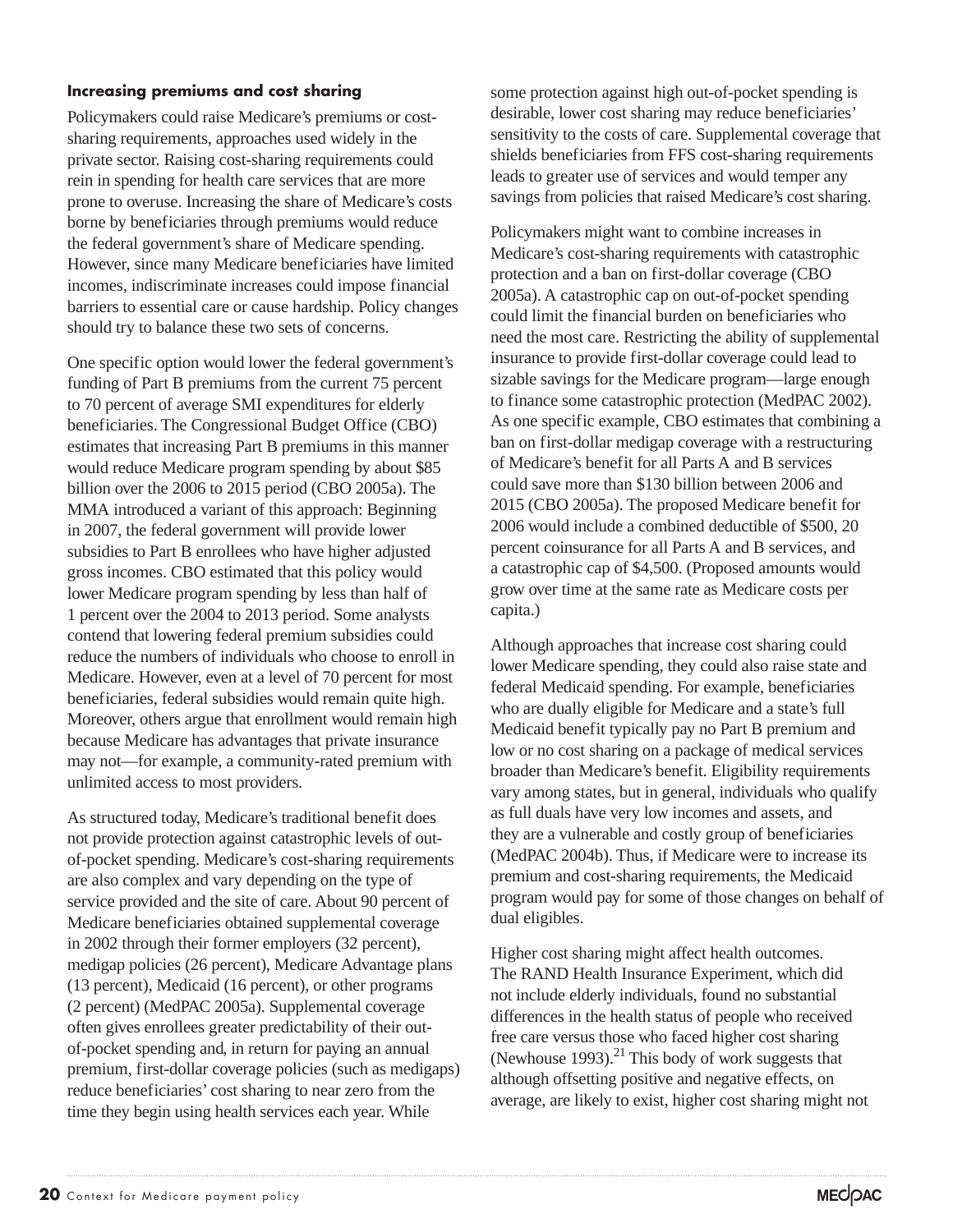adversely affect health outcomes. RAND research also suggests that higher cost sharing discouraged the use of some necessary as well as unnecessary care. More recent literature that focuses on the elderly suggests that higher cost sharing impedes the use of appropriate services, particularly the use of outpatient prescription drugs (Rice and Matsuoka 2004). For certain beneficiaries, higher outof-pocket costs could undermine patient compliance with recommended care, coordination of services, or the use of preventive services (Robinson 2002).

#### **Limiting Medicare's coverage for specific benefits**

Policymakers could set greater limits on the types of services or the share of costs that Medicare would cover. For example, CMS could make national coverage decisions for new technologies to a greater degree than it does today, and the agency could base those decisions on analyses of both clinical and cost effectiveness. A variant of this approach would use information about clinical and cost effectiveness to set Medicare's payment rates and cost-sharing requirements.

An increasing number of countries have public and private agencies that evaluate new technologies (Bodenheimer 2005b). Some explicitly use cost-effectiveness analysis—a methodology in which one quantifies both the health outcomes and the costs of new technologies (MedPAC 2005c). Organizations such as the United Kingdom's National Institute for Clinical Excellence (NICE) measure health outcomes in terms of quality-adjusted life years (QALYs), the arithmetic product of life expectancy and a measure of the quality of the remaining life years. U.K. policymakers use NICE's analyses to help decide which treatments should be funded publicly, based on whether a technology's resulting QALYs are at or below certain ranges of cost effectiveness (Reinhardt et al. 2004). If a new technology has a QALY above certain thresholds, patients in the United Kingdom must use their own funds or private supplemental insurance to pay for treatment.

To support Medicare's national coverage decisions, policymakers have tended to use information from clinical-effectiveness analyses rather than costeffectiveness or comparative-effectiveness analyses. The Medicare Coverage Advisory Committee evaluates whether an innovation is reasonable and necessary for Medicare beneficiaries, given available clinical evidence. In some cases, Medicare also considers clinical effectiveness when setting payment rates for new services. By focusing on clinical effectiveness, Medicare's process

could lead to coverage of technologies that other countries might not find to be of sufficient value.

Numerous stakeholders have raised concerns about incorporating cost-effectiveness analysis into Medicare's coverage decisions (MedPAC 2005b). For example, inconsistencies in cost-effectiveness methodologies can lead to results that vary from study to study. Some stakeholders question whether, under the Social Security Act that authorizes Medicare, the Secretary of Health and Human Services has authority to consider costeffectiveness when deciding what to cover. Others fear that cost-effectiveness information would be used solely for cost containment rather than for promoting appropriate care.

Perhaps for similar reasons, private payers in the United States are also reluctant to incorporate cost-effectiveness analysis in their coverage and payment policies. Under these circumstances another useful approach is comparative-effectiveness analysis: evaluating the costs and benefits of alternative treatments for the same condition. Recently, CMS began linking national coverage under Medicare with participation in comparative clinical trials and data registries in order to determine the effectiveness of new services for Medicare beneficiaries. Over time, these measures could provide information that would enable the agency to refine coverage decisions based on evidence of comparative effectiveness.

#### **Increasing program financing**

Under the Medicare trustees' projections, the program's need for resources would grow from less than 3 percent of GDP today to about 8 percent by 2036 and nearly 14 percent by 2078. Required resources would be even higher if future growth in health spending is closer to its historical average than the intermediate set of assumptions that the Medicare trustees used for their projections. In order to finance such growth in spending, decision makers face difficult choices.

Addressing how to finance Part A services is particularly important, since Medicare will no longer have authority to pay for claims once the HI trust fund is depleted. Currently, the trustees project that program spending will exhaust the HI trust fund in 2020.

In the short term, growth in spending for the entire Medicare program (Parts A, B, C, and D) could be financed by more borrowing. Under that scenario, the federal government would have to increase spending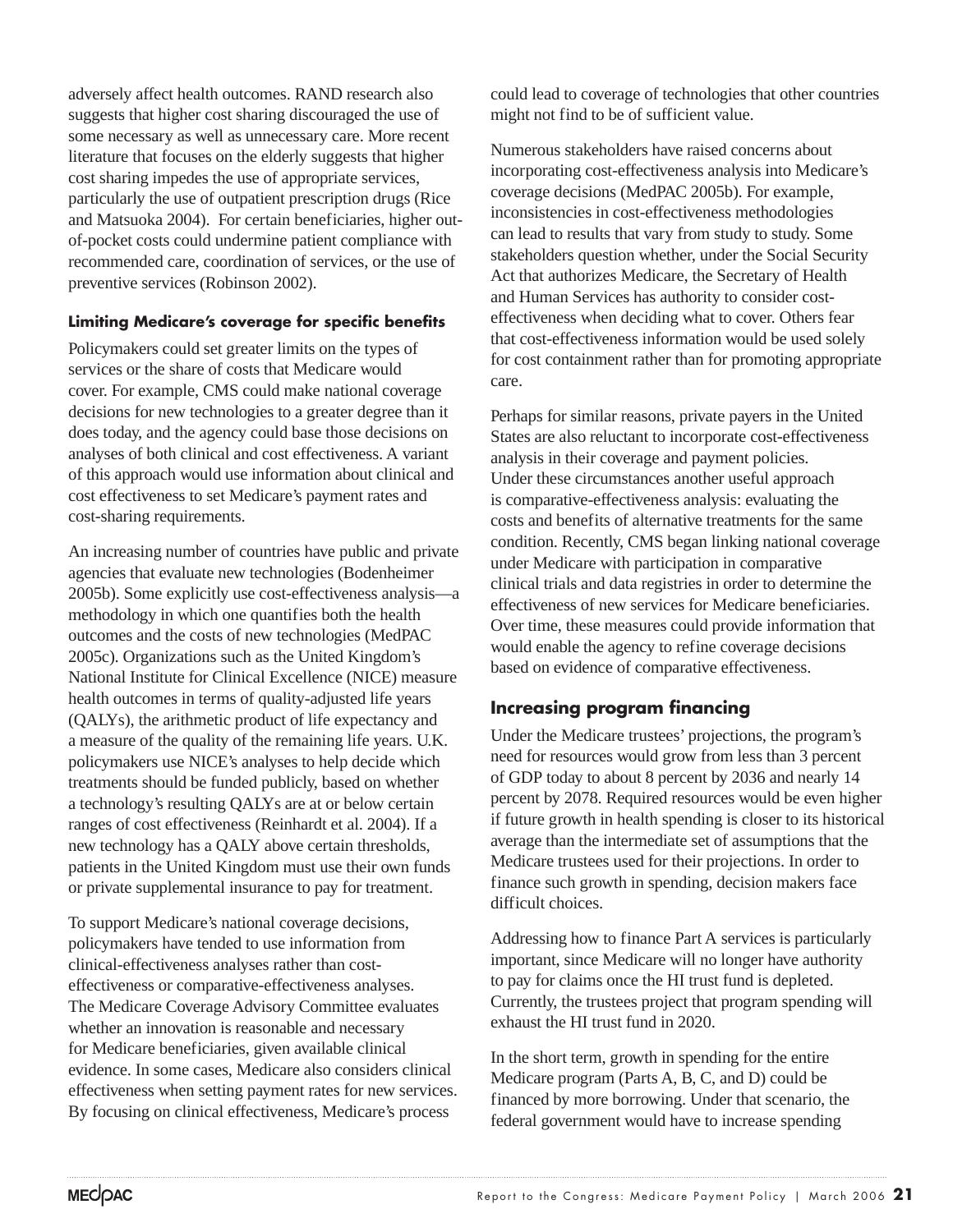to cover larger interest payments on the federal debt. However, given the magnitude of resources required to finance projected Medicare spending, this approach could put significant upward pressure on interest rates as the federal government competes with other borrowers for investment capital. Higher interest rates would, in turn, slow economic growth and fuel inflation.

For the longer term, the Congress could hold federal borrowing to manageable levels by allocating a greater share of resources toward Medicare and away from other federal programs. However, if growth in health care spending does not slow and tax revenues remain at their historic share of GDP, reallocating federal spending alone may not be enough to address the problem.<sup>22</sup> As the baby boom generation retires, the magnitude of resources needed for Medicare, Medicaid, and Social Security will reach unprecedented shares of GDP—even if some financing for those programs is offset with lower spending on other federal programs. Fiscal stability would require a sizable slowdown in growth rates in health spending and may also require a substantial increase in taxes as a share of our nation's economy (CBO 2005b).

A final financing approach is to raise federal taxes payroll taxes on active workers or personal and corporate income taxes. Some analysts believe that relying on increases in payroll tax rates to meet at least some of Medicare's funding shortfall is a desirable policy approach, because the after-tax wages of workers will grow more rapidly than benefits net of taxes and out-of-pocket health costs for Medicare enrollees (Thompson 2000). Others say that the dependence of the elderly on succeeding generations is both undesirable and unsustainable, and that other approaches—such as encouraging individuals to work after age 65 and save a larger portion of their preretirement income for health care costs—may be more equitable (Fuchs 2000). Still other analysts caution that relying on tax increases alone to address Medicare's unfunded liabilities could lead to substantial job losses and lower growth in personal income and GDP (Foertsch and Antos 2005). The magnitude of tax increases needed depends on what priority policymakers give to financing Medicare relative to other priorities.

#### **Increasing efficiency**

The Commission focuses much of its research agenda on identifying ways to improve efficiency. Taking steps to increase the efficiency with which Medicare's providers deliver health care is extremely important because such measures would lessen the need to limit benefits and raise taxes. As policymakers carry out changes to increase efficiency, however, they will need to watch that such steps do not lower quality or access. About 84 percent of Medicare beneficiaries are enrolled in traditional Medicare, accounting for the bulk of program spending. For this reason, analysts point out that FFS Medicare needs to become more of a strategic purchaser than a payer of claims. Other researchers have proposed measures to expand the use of private plans to deliver Medicare benefits as a means of achieving greater efficiency.

#### **Improving incentives within FFS payment systems**

Ideally, payment systems would give providers incentives to deliver quality care, to coordinate care among themselves and across health care settings, and to use resources judiciously. However, Medicare's FFS payment systems currently pay the same for lower-quality care as for higher-quality care, do not reward care coordination, and often give higher payments to providers that furnish more services even when those services are not of value.

Some past policies have simply constrained FFS payments to health care providers. Broader changes to Medicare's payment systems that affect providers' incentives may be harder to carry out, yet get more directly at the structural issues fueling growth in spending. Although imperfect, the inpatient prospective payment system (IPPS) is one example. By paying hospitals for larger bundles of similar services rather than for each specific input to care, the payment system leaves decisions about how best to produce health care services to providers. The prospective nature of the system puts providers at financial risk, thereby giving them an incentive to deliver care efficiently (with outlier payments to protect sicker beneficiaries from incentives to stint on care). In the case of inpatient care, the combination of these features appears to have lowered spending and reduced lengths of stay without adversely affecting quality of care.

However, reforms to FFS payment systems are not enough to ensure that Medicare does not waste or misdirect resources. Much of the literature on geographic variation in Medicare spending—the central body of work that analysts cite as proof of inefficiency—uses data more recent than the implementation of the IPPS (Fisher et al. 2003). Over time, inaccuracies and lags in timeliness of data that CMS uses to set payment rates can lead to unintended overpayment for certain services at the expense of others (Ginsburg and Grossman 2005). For example, certain diagnosis related groups within the IPPS are relatively more profitable than others and may provide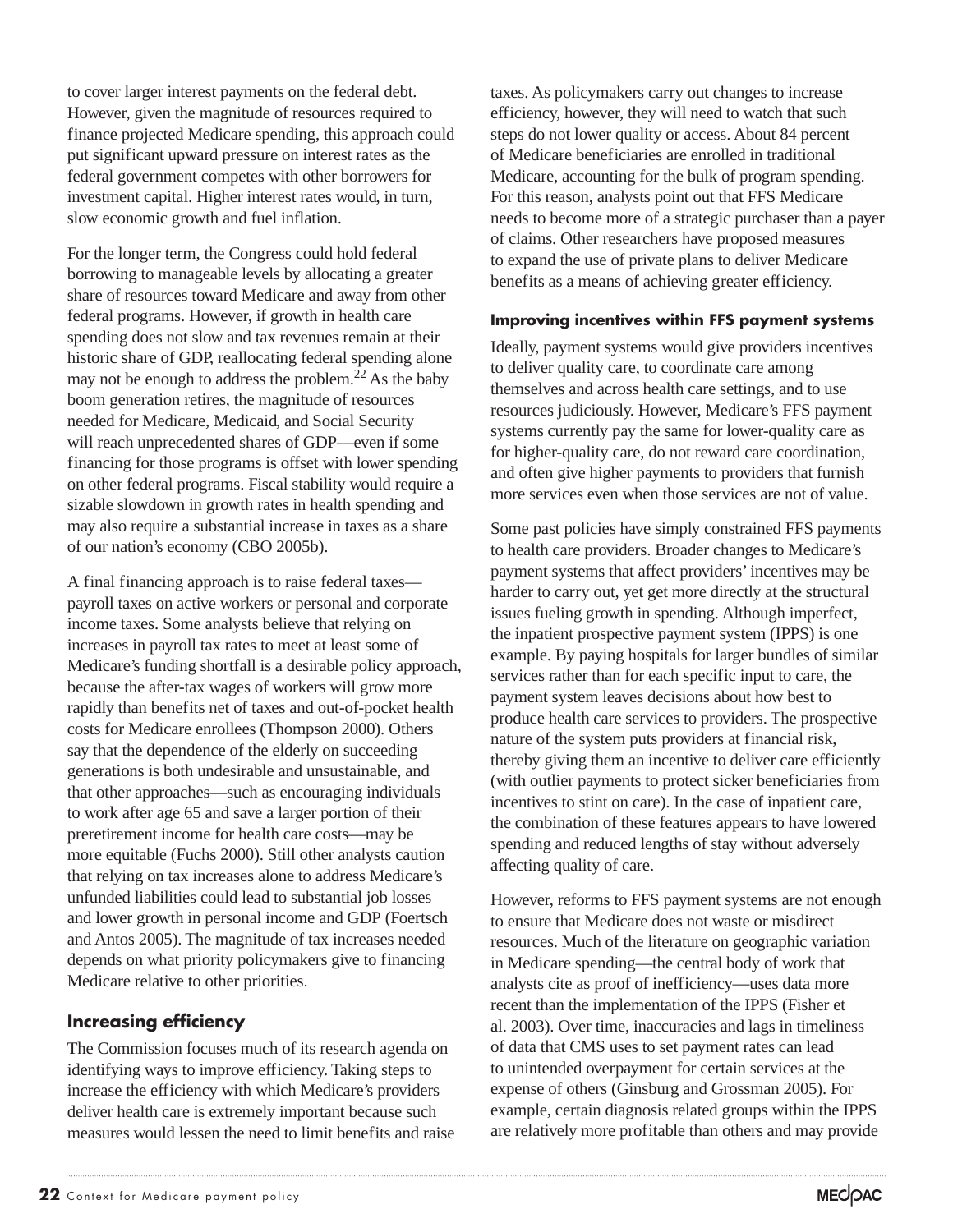an incentive for growth in physician-owned specialty hospitals (MedPAC 2005d).

Innovative purchasing strategies emerging in the private sector suggest that FFS Medicare can become a better purchaser of health care (MedPAC 2004b). Last year the Commission recommended that the Secretary measure the resource use of physicians using Medicare FFS claims and report that information back to physicians on a confidential basis. The objective of this policy is to provide physicians an opportunity to assess their practice style relative to their peers and determine if they should make any changes. The need for such a tool is motivated by research on geographic variation in Medicare spending that suggests that the nation could spend less on health care, without sacrificing quality, if physicians whose practice styles are more resource intensive reduced the intensity of their practice. Today, some private payers draw on information about physicians' resource use to help them build networks, set payments under pay-for-performance programs, and design tiered cost sharing in order to steer beneficiaries toward more efficient providers. Last year the Commission also recommended that CMS take steps to improve safety standards for imaging equipment, make coding edits that adjust payment amounts for multiple imaging services, and restrict payment for some imaging services to physicians in certain specialties such as radiology and cardiology. Some private purchasers use such steps to control growth in the volume of imaging services. Another strategy used by private payers is to set payment rates for certain services through a competitive bidding process. CMS has begun to use this approach for purchasing durable medical equipment, prosthetics, and orthotics.

Observers from other industries, economists, and researchers assert that health care providers could use information technology (IT) and systems engineering methods to increase efficiency while improving the safety and quality of their services (Reid et al. 2005). Systems engineering refers to methods for analyzing and improving the performance of complex systems such as hospitals and ambulatory care. These methods often rely on information technology to analyze detailed data on the process and outcomes of care delivery. Industries such as telecommunications, securities trading, retail, and general merchandising invested heavily in IT and systems engineering during the 1990s and reaped continued annual gains in productivity. Some analysts believe that if health care providers used IT-enabled systems engineering methods, including interconnected electronic medical

records, U.S. health care industries might also improve their efficiency (Hillestad et al. 2005). However, current use of systems engineering and health IT is low due to start-up costs, the difficulty of implementing unfamiliar systems, and the lack of return on investment to providers under FFS payment methods (MedPAC 2005c).

#### **Using private plans to deliver Medicare benefits**

Some analysts believe that the best way to address high growth in Medicare spending is for competing plans to manage the delivery of benefits while assuming some or all insurance risk for their members. Proponents suggest that private plans could help stimulate price competition as plans compete for members, lead to greater costconsciousness among enrollees, and improve quality of care. These views led to the Medicare Advantage program and the structure of Medicare's Part D, which relies on competing private plans to deliver outpatient prescription drug benefits.

Without good risk adjustment to payments, competing private plans have an incentive to enroll healthier individuals, avoid sicker ones, and stint on care. Nevertheless, researchers have improved risk adjusters by incorporating diagnosis information from claims data, and Medicare risk adjusts its payments to private plans in the Medicare Advantage and Part D programs (Pope et al. 2004). For competition among private plans to work well, beneficiaries must make informed choices among plans and understand the consequences of the plans' benefits and management tools.

In general, managed care plans may be able to constrain levels of health care spending relative to FFS by negotiating lower payment rates with preferred providers and applying management tools. However, in order to achieve savings relative to FFS, private plans must more than offset their administrative costs and profits (CBO 2004). Certain aspects of managed care proved unpopular in the latter part of the 1990s, such as provider networks and requirements for prior authorization that some members considered too restrictive. Nevertheless, many plans have reintroduced managed care techniques and tailored them toward the services that are most likely to be overused. Some plans have also begun measuring providers' utilization and quality, establishing tiers of providers that are subject to different cost-sharing requirements or payment rates depending on their track record of quality and resource use, and making greater use of disease management programs (Mays et al. 2004a).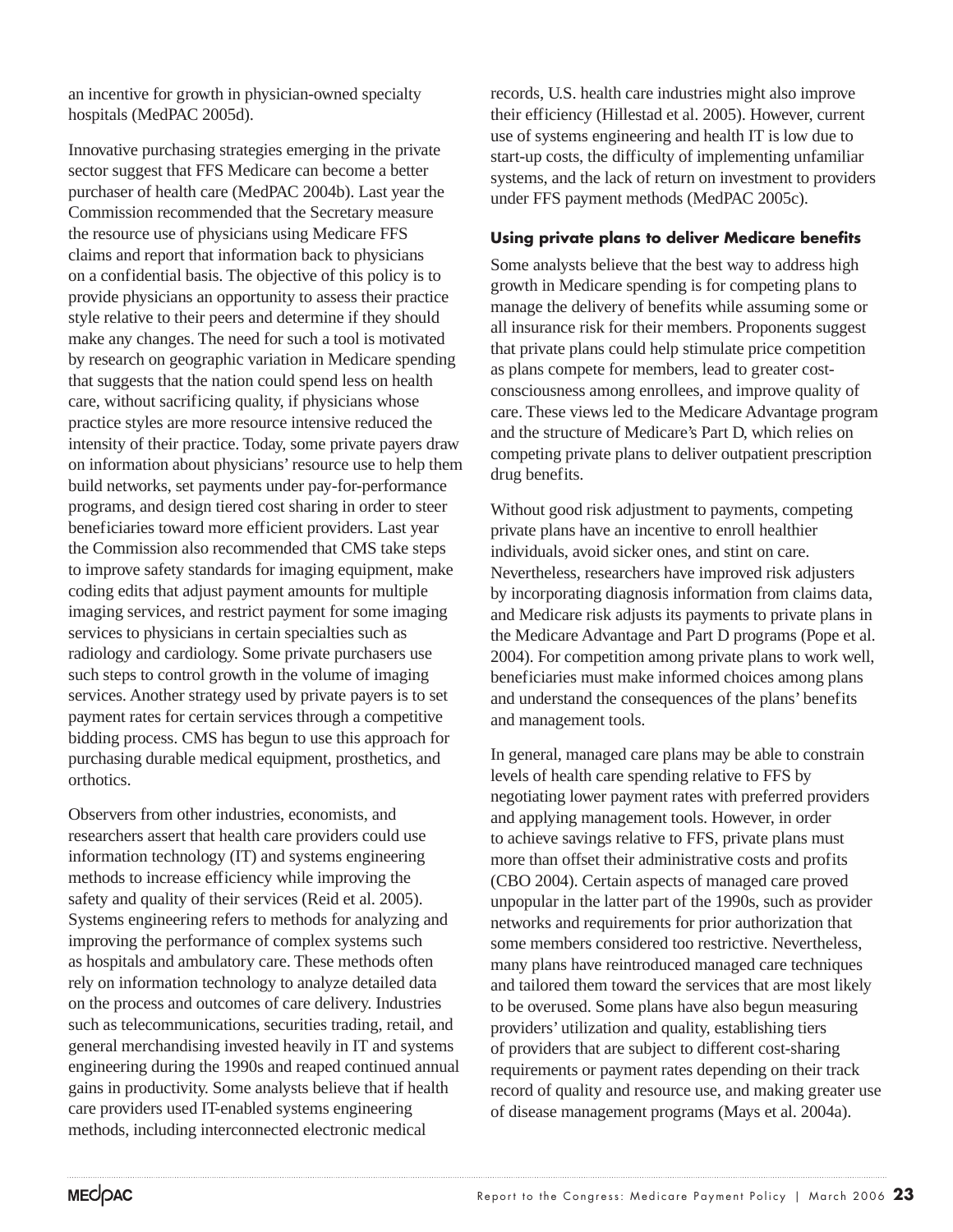A wide variety of Medicare Advantage plans exist today, with varying methods for promoting appropriate care and managing cost growth. Plans run by multi-specialty group practices largely require their members to seek care through their own physicians. Some such plans have been successful at encouraging quality care by fostering consensus among their physicians and developing evidence-based practice guidelines. Other plans negotiate discounts from network providers, monitor provider quality and resource use, and then try to steer members toward preferred providers. Still other types use relatively fewer tools for managing care.

One policy approach that some researchers point to as a way to address Medicare's financial situation is called premium support (Dowd et al. 1992). Under some versions of premium support, Medicare's FFS program would compete more directly with private plans than occurs today. The magnitude of savings achievable under premium support is difficult to predict and would depend on many details about how such competition would be carried out, as well as how plans and beneficiaries would respond (CBO 2005b). The MMA includes a demonstration of one approach to premium support beginning in 2010.

#### **Collaborating with other payers**

Although making better use of Medicare's financial resources may be the most desirable strategy to policymakers, accomplishing this goal is far from certain. With many different payers in the U.S. health care system, driving gains in efficiency is difficult for any one payer.

In their attempts to make Medicare more efficient, policymakers will need to use a variety of strategies across different health care sectors. Medicare will also likely need to collaborate with other payers to carry out broader changes among U.S. health care providers. The following three examples use different policy tools to improve efficiency for the Medicare program:

• *Comparative-effectiveness analysis for new technologies*—In collaboration with other public and private payers, Medicare could advance the use of comparative-effectiveness analysis and work to develop consensus about appropriate uses for new medical technologies. The MMA set a precedent for such a federal role when it authorized the Agency for Healthcare Research and Quality to conduct and support research studying the outcomes, comparative clinical effectiveness, and appropriateness of health care items and services. In a similar way, CMS could help facilitate greater consensus around methodologies and help build capacity for conducting analyses. For such analysis to be accepted and used widely, it would need to be authoritative and unbiased. In past national coverage decisions, CMS relied primarily on information about the clinical effectiveness of new technologies rather than the cost effectiveness. Given the widespread use of new technologies and medical practice patterns, policymakers may begin to incorporate comparative-effectiveness analysis in Medicare's coverage or payment policies if other payers are.

- *Paying differentially among providers based on measures of quality and resource use*—Medicare could collaborate with other payers, providers, and interested parties to agree on measures of quality and resource use for pay-for-performance programs. It is not always clear that a pay-for-performance strategy would lead to budgetary savings—it could even lead to higher spending. Nevertheless, this approach would improve the value that Medicare and other payers receive for their health spending. In its March 2004 and 2005 Reports to the Congress, the Commission recommended policy changes that would differentiate among providers and lead Medicare to pay more for higher quality services (MedPAC 2005c, 2004a). CMS, along with accreditation and provider organizations, has already begun to play a critical role in building the infrastructure to move to pay for performance. The agency has identified and developed quality measures, collected standard data on quality, and published information on the performance of some providers. It has also designed demonstration programs to test various aspects of paying for improved quality and efficiency. In order to ensure that a pay-for-performance strategy is successful for Medicare, CMS must continue to work with other payers and stakeholders so that the measures the agency uses are accepted widely. A common set of measures for quality and resource use across payers would also reduce the reporting burden on providers.
- *Competitive bidding*—Medicare could initiate change on its own in some circumstances. For example, the program is essentially using a competitive bidding approach among private plans for Medicare's new prescription drug benefit. Initial information about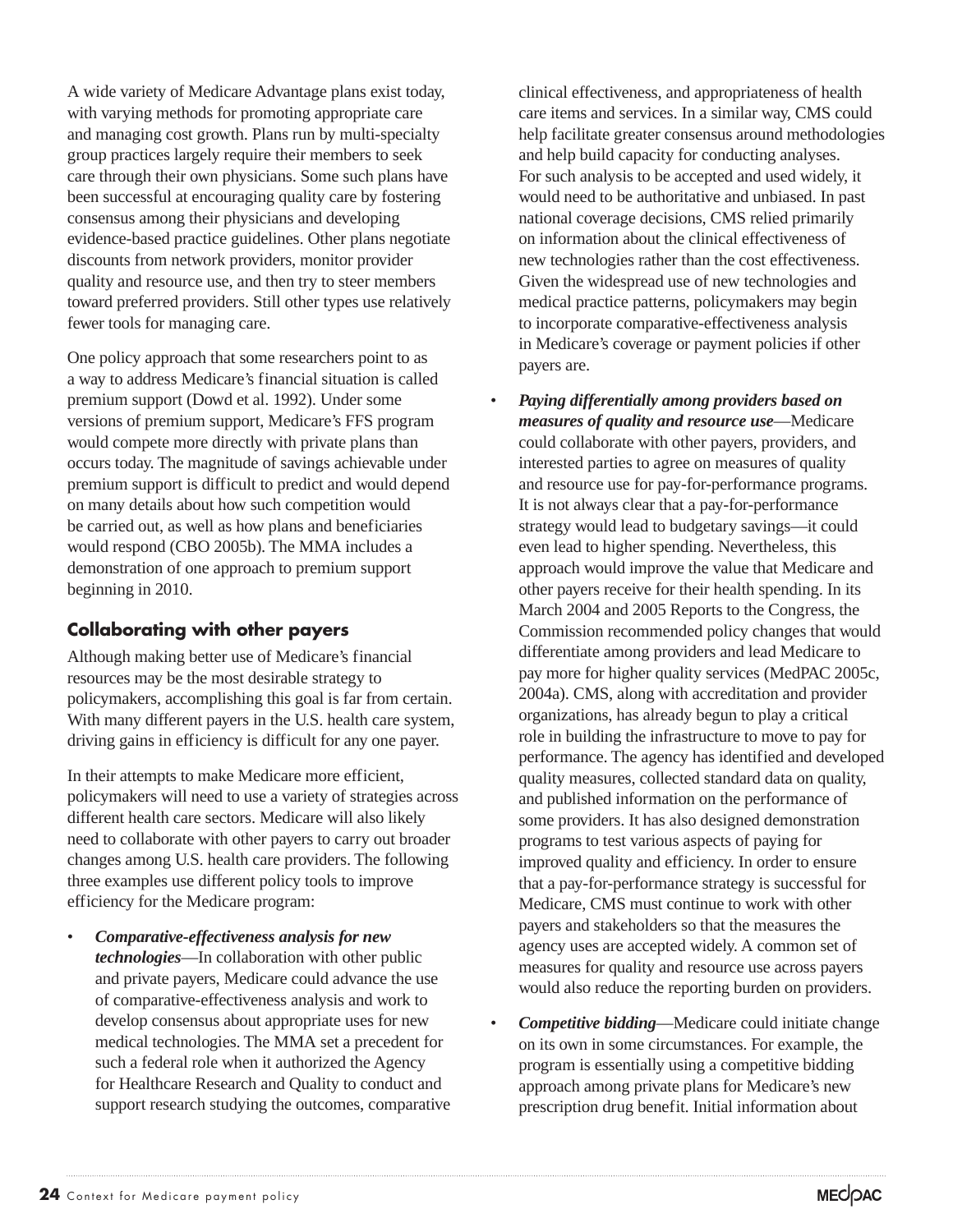first-year bids suggests that competitive pressure among many entrants kept bids low, but whether bidding will lead to similar results over time remains to be seen.

For many of these policy tools, Medicare would need to collaborate with other payers. Medicare relies on providers who also deliver care for the broader set of payers in the health care system. In some health care sectors, Medicare can and should take the lead in initiating certain changes. In many situations, Medicare must often work in collaboration with other payers to make lasting changes.

The chapters that follow reflect the Commission's efforts to help policymakers get the best value possible for Medicare's beneficiaries and for taxpayers. Chapter 2 describes the Commission's framework for updating Medicare payment rates and analyzes the adequacy of Medicare payments for major FFS sectors. Chapter 3 examines the current process for valuing physician services and makes recommendations to improve that process. Chapter 4 looks at the adequacy of payments for Medicare's post-acute care services.  $\blacksquare$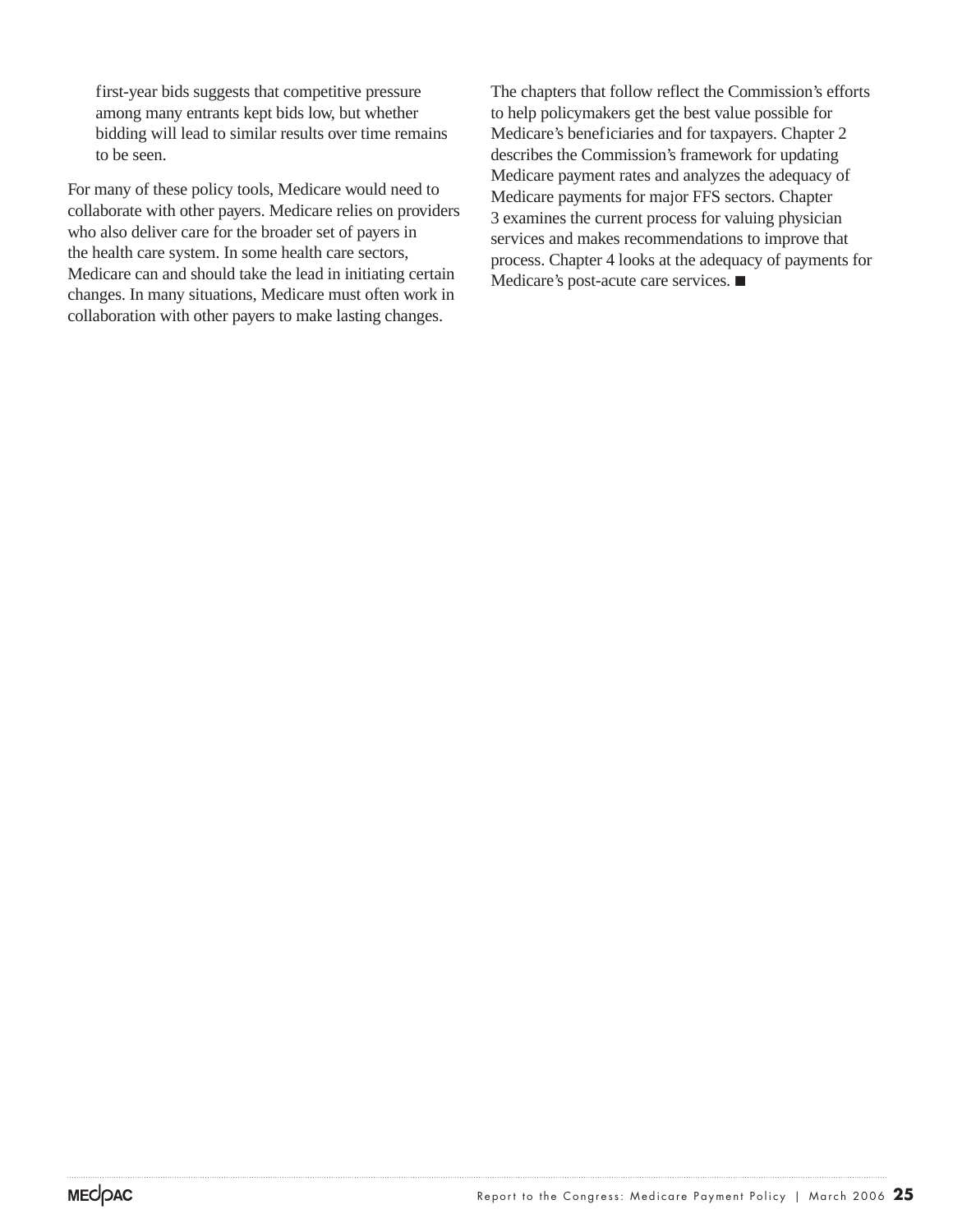# **Endnotes**

- 1 A hold-harmless policy limits each beneficiary's dollar increase in Part B premiums to no more than the dollar increase in their Social Security benefit. However, no holdharmless provision applies to increases in Part D premiums or to Medicare's cost sharing. If a Part D enrollee receives lowincome subsidies, those would mitigate much of the increase in premiums and cost sharing for prescription drugs.
- 2 The Medicare trustees make their projections in three phases. Short-term projections cover a 12-year period and reflect current Medicare policies by type of service as well as recent trends in growth of spending. For years 25 to 75 of the projection period, the trustees apply assumptions about longterm growth rates in health spending to projections of growth in the economy, growth in numbers of beneficiaries and their demographic mix, and the relative cost of demographic groups. For the intermediate period, the trustees gradually smooth the growth rate in per capita health spending between the short- and long-range assumptions (2004 Technical review panel on the Medicare Trustees Report).
- 3 The trustees characterize long-range growth rates in these terms to reflect the effects of technology on health spending. The GDP term reflects an income effect—broader use of technology as our nation's income increases. The 1 percentage point term reflects an increasing trend in the use of technology independent of income (2004 Technical review panel on the Medicare Trustees Report).
- 4 Even as the health status of people age 65 and older has been improving, the prevalence of chronic diseases and rates of disability among younger people has been rising. Researchers found that the combined effects of the changing health status of older and younger cohorts will lead to only modest upward pressure on aggregate health spending. However, the adoption rate of key technologies could affect spending levels more because some innovations are forecast to be very expensive. The 10 technologies considered include intraventricular cardioverter defibrillators, left ventricular assist devices, pacemakers to control atrial fibrillation, telomerase inhibitors, cancer vaccines, anti-angiogenesis, treatment of acute stroke, prevention of Alzheimer's, prevention of diabetes, and compounds that extend life span.
- 5 An implication of calculations made in the late 1990s for Medicare trustees' reports was that medical care services would make up 38 percent of GDP by 2075 (2004 Technical review panel on the Medicare Trustees Report).
- 6 In their most recent report, the Medicare trustees projected that, under intermediate assumptions, the HI trust fund will be exhausted in 2020. Prior to 2020, the trustees project that existing trust fund balances plus interest income will keep Part A in a solvent position.
- 7 Some analysts have criticized the level of 45 percent as arbitrary (Moon 2005). While true, lawmakers included the excessive funding provision in the MMA to spark debate on balancing national priorities between Medicare and other uses for general revenue financing.
- 8 CMS attributes the relatively steep increases in Part B's premium for 2006 to a number of factors, including the projected increase in physician spending, an increase in reserves to make up for past unanticipated updates in the physician fee schedule, and changes to Medicare Advantage payment rates. Medicare will also begin paying a larger share of outpatient costs as the program gradually lowers beneficiary coinsurance for services in hospital outpatient departments (CMS 2005a).
- 9 Social Security recipients received a 4.1 percent increase for 2006.
- 10 For a beneficiary with a total of \$3,000 in drug spending, this \$1,500 out-of-pocket spending calculation is the sum of the \$250 deductible, 25 percent coinsurance on the next \$2,000 in drug spending (\$500), and \$750 of out-of-pocket spending in the standard benefit's coverage gap.
- 11 The same degree of concentration applies for program spending in fee-for-service Medicare (MedPAC 2004b).
- 12 Dollar amounts are adjusted for purchasing power parity differences in the cost of living across countries—by comparing prices for a fixed basket of goods. OECD's adjustment is a broad-based basket, not one specific to health costs.
- 13 Analysts raise a similar argument about the higher price of acute hospital days in the United States, but inpatients receive more intensive care per bed day than in many other countries (Bodenheimer 2005b).
- 14 According to the National Ambulatory Medical Care Survey, in 2002, nearly 63 percent of all U.S. office-based visits were to physicians categorized as being in primary care specialties. However, unlike the OECD definition of generalists, this statistic includes visits to obstetrician/gynecologists, which accounted for nearly 8 percentage points of the 63 percent. For half of all office visits, regardless of specialty, physicians indicated that they were the patient's primary care provider. Among these visits, 5 percent were to specialists (Woodwell and Cherry 2004).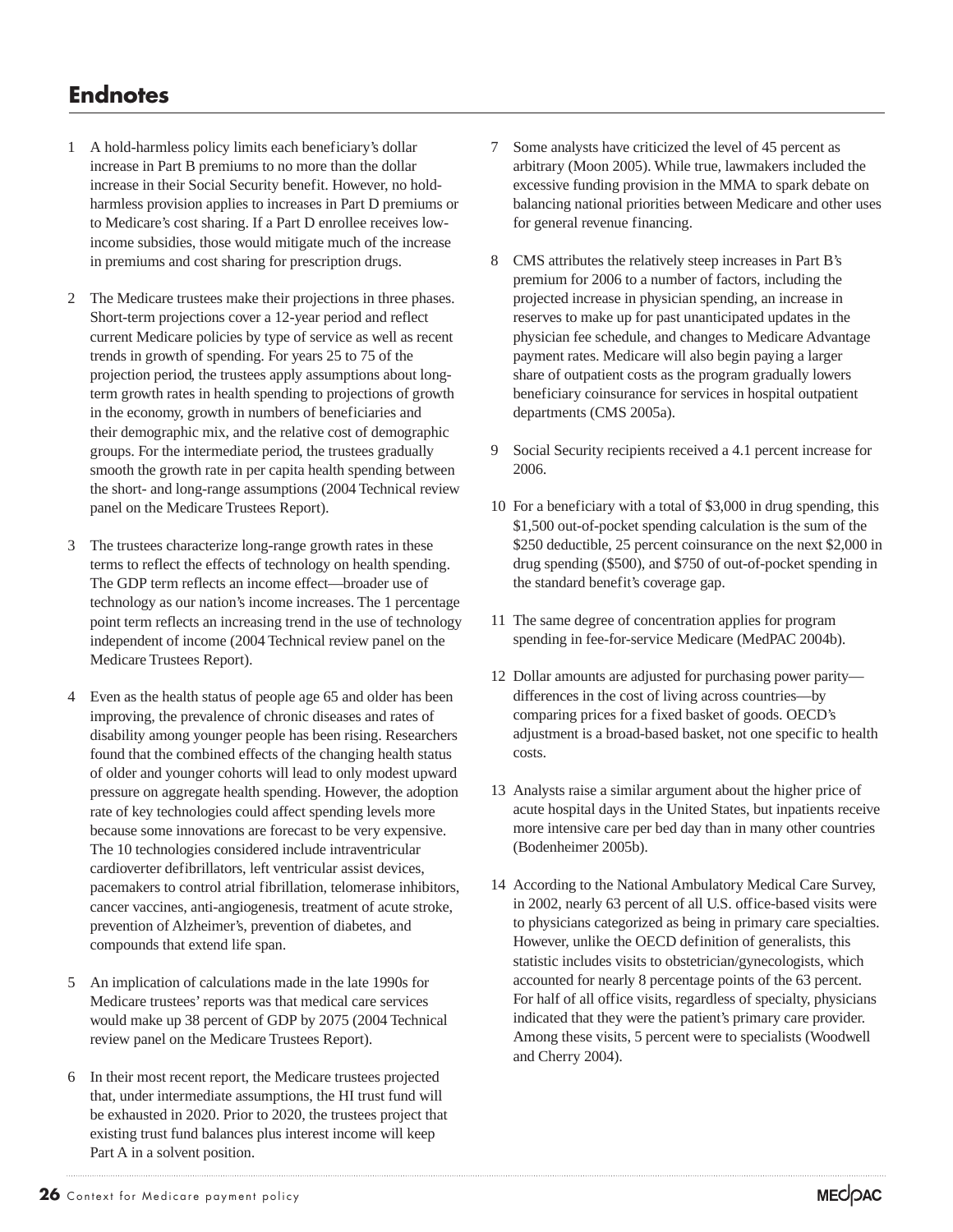- 15 In particular, statistics underreport the number of pieces of equipment such as MRI units and CT scanners in the United States—they reflect the number of hospitals reporting at least one of those pieces of equipment rather than the number of units in hospitals and in other locations (OECD 2005).
- 16 Countries of the European Union permit advertising of certain health conditions by pharmaceutical manufacturers, but do not permit advertisement of a specific drug therapy. New Zealand allowed direct-to-consumer advertising for a time but subsequently discontinued that policy.
- 17 Note that values for Medicare include spending for Medicare Advantage, in which private plans negotiate payment rates with providers rather than following payment systems of the traditional fee-for-service program. Offsetting this effect is the fact that other public and private payers use Medicare's payment rates as their own, thereby broadening Medicare's influence.
- 18 National health expenditure data group services by the type of establishment. So, for example, data on hospital spending include all types of services provided at hospitals—inpatient and outpatient care, pharmacy, home health, skilled nursing, services for end-stage renal disease patients, and others.
- 19 Retirees can obtain a reduced level of Social Security benefits beginning at age 62, but only obtain full benefits if they wait until age 65. Under current law, Social Security's normal retirement age is increasing gradually from 65 to 67.
- 20 This study defines the underinsured as those individuals who, given their health status, would have purchased more extensive coverage but had insufficient income to do so. The authors used simulation models to predict the purchase of nongroup health insurance policies among the near elderly based on their health status, then constrained the type of insurance those individuals could purchase to policies that would cost no more than 20 percent of their income.
- 21 One should note that each of the Health Insurance Experiment's insurance alternatives included a cap on out-ofpocket spending, which could have affected behavior.
- 22 Over the past 50 years, federal tax revenues have ranged between 16 percent and 21 percent of GDP, averaging 18 percent (CBO 2005b).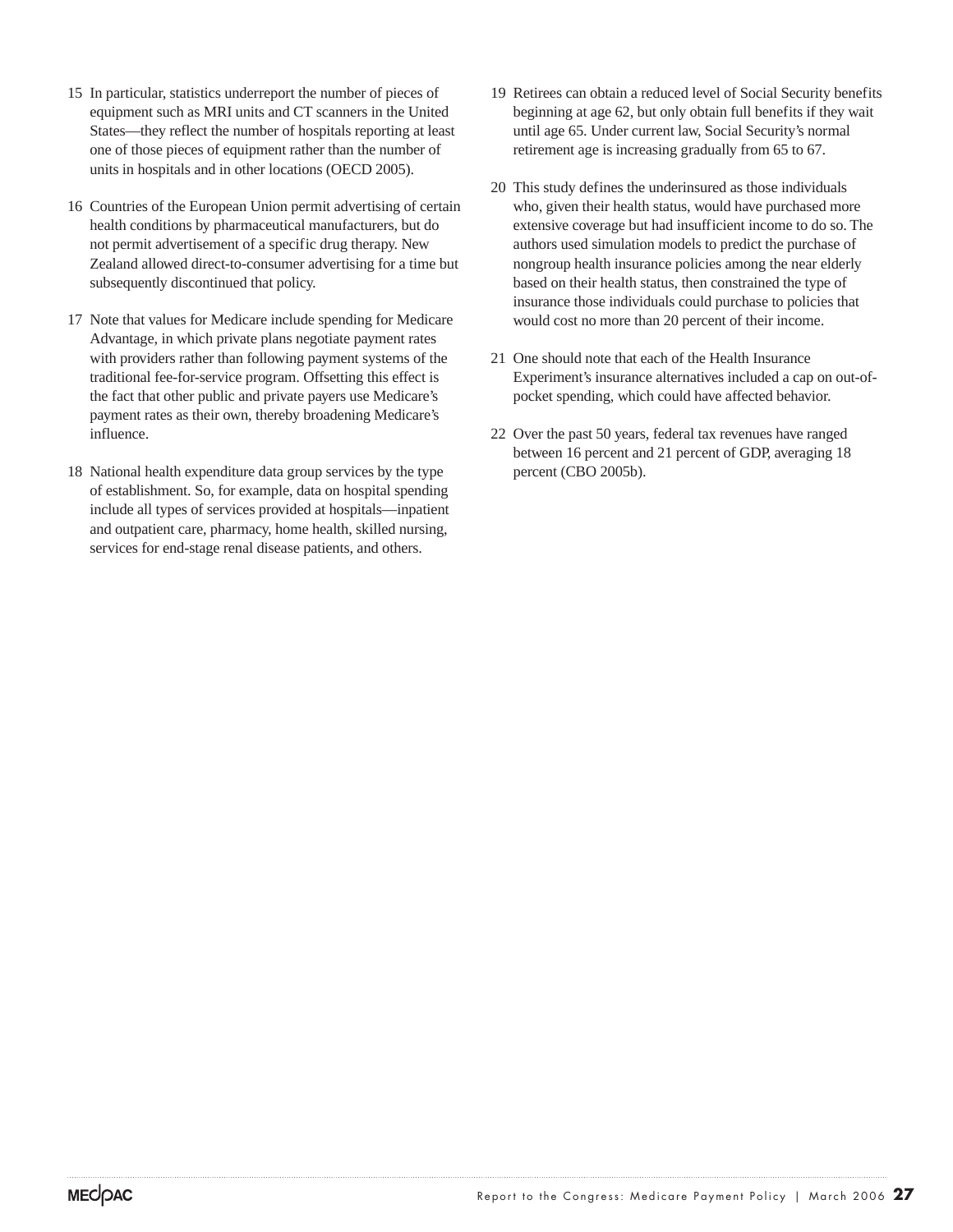## **References**

2004 Technical review panel on the Medicare Trustees Report. 2004. *Review of the assumptions and methods of the Medicare trustees' financial projections*. http://aspe.hhs.gov/health/ medpanel/2004/2004\_Technical\_Review\_Panel\_on\_the\_ Medicare\_Trustees\_Report.pdf

Aaron, H. J., and J. Meyer. 2005. Health. In A. M. Rivlin and I. Sawhill, eds. *Restoring fiscal sanity: Meeting the long-run challenge*. Washington, DC: Brookings Institution Press.

Arrow, K. J. 1963. Uncertainty and the welfare economics of medical care. *The American Economic Review* 53, no. 5 (December): 941–973.

Baicker, K., and A. Chandra. 2004. Medicare spending, the physician workforce, and beneficiaries' quality of care. *Health Affairs Web Exclusives* (April 7). http://www.healthaffairs.org.

Berk, M. L., and A. C. Monheit. 2001. The concentration of health care expenditures, revisited. *Health Affairs* 20, no. 2 (March/April): 9–18.

Boards of Trustees, Federal Hospital Insurance and Federal Supplementary Medical Insurance Trust Funds. 2005. *2005 annual report of the Boards of Trustees of the Federal Hospital Insurance and Federal Supplementary Medical Insurance Trust Funds.* Washington, DC: Boards of Trustees.

Bodenheimer, T. 2005a. High and rising health care costs. Part 2: Technologic innovation. *Annals of Internal Medicine* 142, no. 11 (June 7): 932–937.

Bodenheimer, T. 2005b. High and rising health care costs. Part 3: The role of health care providers. *Annals of Internal Medicine* 142, no. 12 (June 21): 996–1002.

Buchmueller, T. C. 2000. The health plan choices of retirees under managed competition. *Health Services Research* 35, no. 5, part I (December): 949–976.

Centers for Medicare & Medicaid Services, Department of Health and Human Services. 2005a. Analysis of 2006 Part B premium rate increase. http://www.cms.hhs.gov/media/press/files/ 2006PartBpremiumanalysistable.pdf.

Centers for Medicare & Medicaid Services, Department of Health and Human Services. 2005b. National health accounts for 1960– 2003. http://www.cms.hhs.gov/statistics/nhe/default.asp.

Chernew, M. E. 2005. Achieving value in healthcare. *The American Journal of Managed Care* 11, no. 3 (March): 138–139. Chernew, M. E., R. A. Hirth, and D. M. Cutler. 2003. Increased spending on health care: How much can the United States afford? *Health Affairs* 22, no. 4 (July/August): 15–25.

Congressional Budget Office. 2005a. *Budget options*. Washington, DC: CBO. February.

Congressional Budget Office. 2005b. *The long-term budget outlook.* Washington, DC: CBO. December.

Congressional Budget Office. 2004. *CBO's analysis of regional preferred provider organizations under the Medicare Modernization Act.* Washington, DC: CBO. October.

Danzon, P. M. 1992. Hidden overhead costs: Is Canada's system really less expensive? *Health Affairs* 11, no. 1 (Spring): 21–43.

Davidoff, A. J., and R. W. Johnson. 2003. Raising the Medicare eligibility age: Effects on the young elderly. *Health Affairs* 22, no. 4 (July/August): 198–209.

Docteur, E., and H. Oxley. 2003. *Health-care systems: Lessons from the reform experience*. Paris: Organisation for Economic Cooperation and Development. December.

Dowd, B., J. Christianson, R. Feldman, et al. 1992. Issues regarding health plan payments under Medicare and recommendations for reform. *Milbank Quarterly* 70, no. 3: 423–453.

Fisher, E. S., D. E. Wennberg, T. A. Stukel, et al. 2003. The implications of regional variations in Medicare spending. Part 2: Health outcomes and satisfaction with care. *Annals of Internal Medicine* 138, no. 4 (February 18): 288–298.

Foertsch, T. L., and J. R. Antos. 2005. *The economic and fiscal effects of financing Medicare's unfunded liabilities*. Heritage Center for Data Analysis, CDA05–06. Washington, DC: Heritage Foundation (October 11).

Fronstin, P. 2005. *Uninsured unchanged in 2004, but employerbased health coverage declined*. Employee Benefit Research Institute Notes 26, no. 10. Washington, DC: EBRI. October.

Fuchs, V. R. 2005. Health care expenditures reexamined. *Annals of Internal Medicine* 143, no. 1 (July 5): 76–78.

Fuchs, V. R. 2000. Medicare reform: The larger picture. *Journal of Economic Perspectives* 14, no. 2 (Spring): 57–70.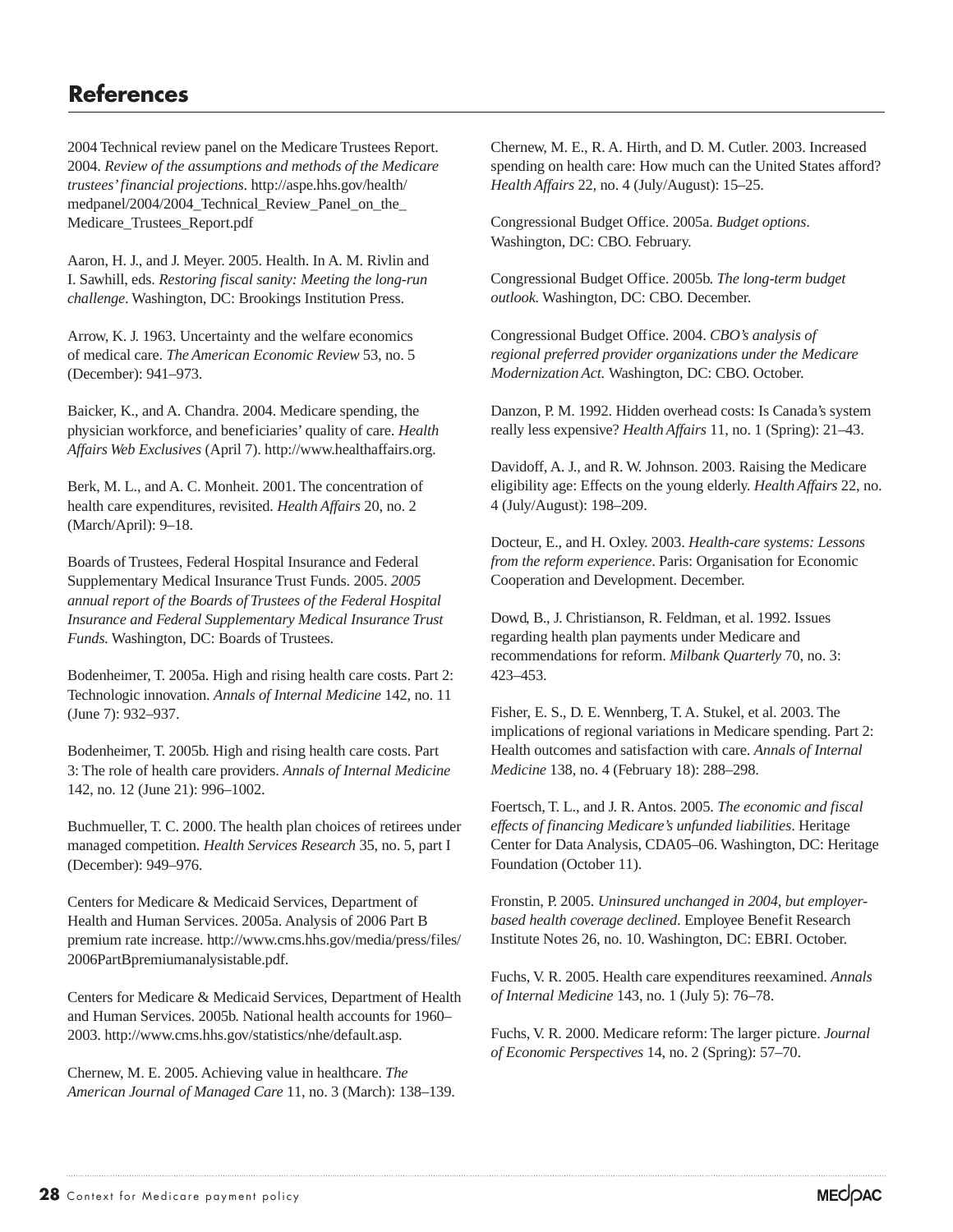Ginsburg, P. B., and J. M. Grossman. 2005. When the price isn't right: How inadvertent payment incentives drive medical care. *Health Affairs Web Exclusives* (August 9). http://www. healthaffairs.org.

Glied, S. 2003. Health care costs: On the rise again. *Journal of Economic Perspectives* 17, no. 2 (Spring): 125–148.

Goldman, D. P., B. Shang, J. Bhattacharya, et al. 2005. Consequences of health trends and medical innovations for the future elderly. *Health Affairs Web Exclusives* (September 26). http://www.healthaffairs.org.

Heffler, S., S. Smith, S. Keehan, et al. 2005. U.S. health spending projections for 2004–2014. *Health Affairs Web Exclusives* (February 23). http://www.healthaffairs.org.

Helms, R. B. 2005. *Tax reform and health insurance*. Health policy outlook. Washington, DC: American Enterprise Institute. January.

Hillestad, R., J. Bigelow, A. Bower, et al. 2005. Can electronic medical record systems transform health care? Potential health benefits, savings, and costs. *Health Affairs* 24, no. 5 (September/ October): 1103–1117.

Jha, A. K., E. S. Fisher, Z. Li, et al. 2005. Racial trends in the use of major procedures among the elderly. *New England Journal of Medicine* 353, no. 7 (August 18): 683–691.

Johnson, R. W. 2005. *Raising the Medicare eligibility age with a buy-in option: Can one stone kill three birds?* Washington, DC: Urban Institute. November 14.

Kaiser Family Foundation. 2005. *Medicare chartbook, third edition* (Summer). Washington, DC: Henry J. Kaiser Family Foundation.

Lurie, P., Public Citizens' Health Research Group. 2005. The impact of direct-to-consumer advertising on seniors' health and health care costs. Oral testimony before the Special Committee on Aging, U.S. Senate. 109<sup>th</sup> Cong., 2nd sess. September 29.

Macinko, J., B. Starfield, and L. Shi. 2003. The contribution of primary care systems to health outcomes within Organization for Economic Cooperation and Development (OECD) countries, 1970–1998. *Health Services Research* 38, no. 3 (June): 831–865.

Mays, G. P., G. Claxton, and J. White. 2004a. Managed care rebound? Recent changes in health plans' cost containment strategies. *Health Affairs Web Exclusives* (August 11). http://www. healthaffairs.org.

Mays, J., M. Brenner, T. Neuman, et al. 2004b. *Estimates of Medicare beneficiaries' out-of-pocket drug spending in 2006*. Washington, DC: Henry J. Kaiser Family Foundation. November.

Medicare Payment Advisory Commission. 2005a. *A data book: Healthcare spending and the Medicare program.* Washington, DC: MedPAC.

Medicare Payment Advisory Commission. 2005b. *Report to the Congress: Issues in a modernized Medicare program.* Washington, DC: MedPAC.

Medicare Payment Advisory Commission. 2005c. *Report to the Congress: Medicare payment policy.* Washington, DC: MedPAC.

Medicare Payment Advisory Commission. 2005d. *Report to the Congress: Physician-owned specialty hospitals.* Washington, DC: MedPAC.

Medicare Payment Advisory Commission. 2004a. *Report to the Congress: Medicare payment policy.* Washington, DC: MedPAC.

Medicare Payment Advisory Commission. 2004b. *Report to the Congress: New approaches in Medicare.* Washington, DC: MedPAC.

Medicare Payment Advisory Commission. 2002. *Report to the Congress: Assessing Medicare benefits.* Washington, DC: MedPAC.

Moise, P., and S. Jacobzone. 2003. OECD study of cross-national differences in the treatment, costs and outcomes of ischaemic heart disease. OECD Health Working Papers, no. 3. Paris: Organisation for Economic Cooperation and Development. April 22.

Moon, M. 2005. *The policy implications of Medicare's new measure of financial health*. Policy brief. Washington, DC: Henry J. Kaiser Family Foundation. October.

Newhouse, J. P. 2004. Financing Medicare in the next administration. *New England Journal of Medicine* 351, no. 17 (October 21): 1714–1716.

Newhouse, J. P. 1993. *Free for all? Lessons from the RAND Health Insurance Experiment*. Cambridge, MA: Harvard University Press.

Newhouse, J. P. 1992. Medical care costs: How much welfare loss? *Journal of Economic Perspectives* 6, no. 3 (Summer): 3–21.

Organisation for Economic Cooperation and Development. 2005. *Health data 2005.* Paris: OECD.